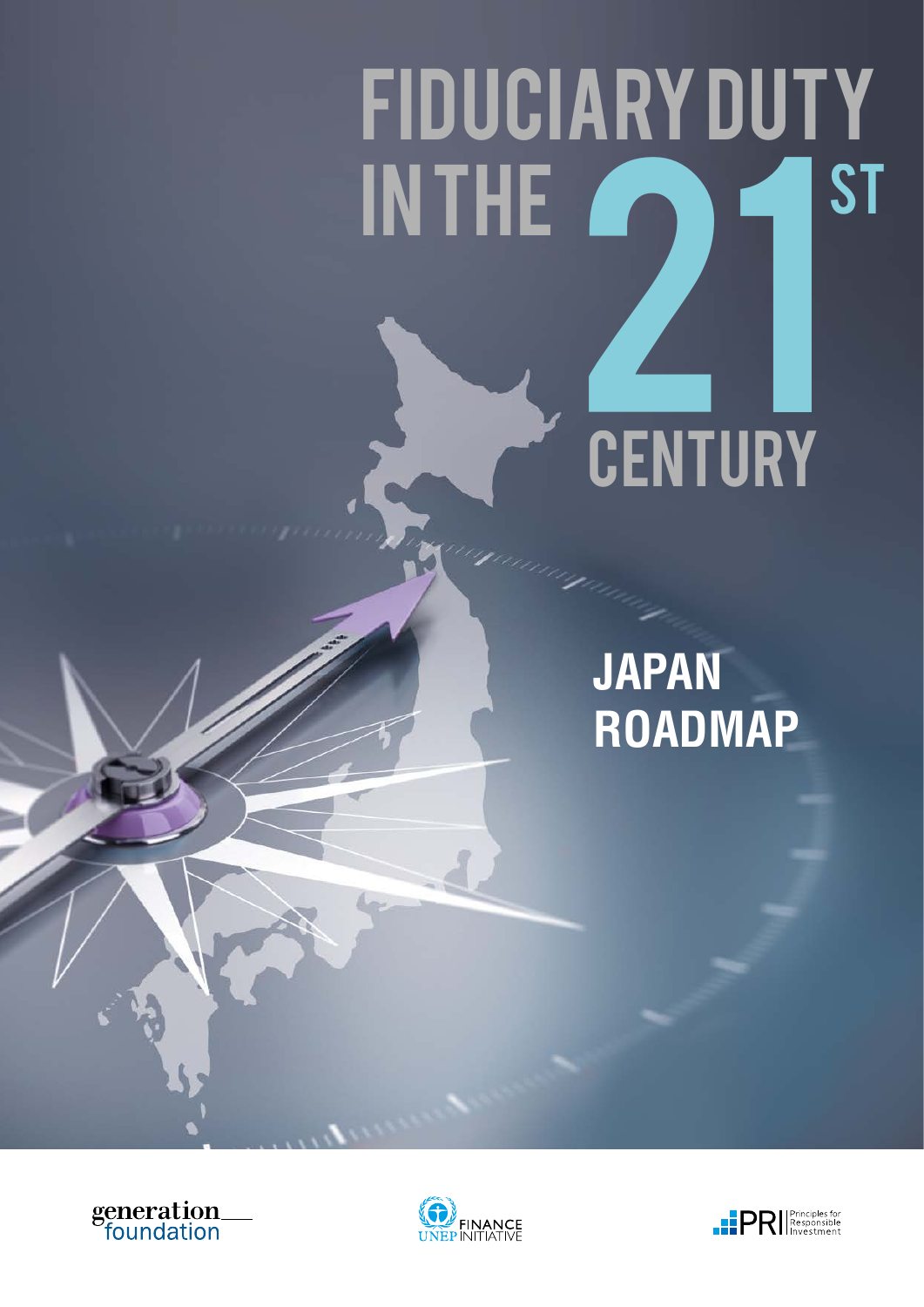## THE PROJECT

[Fiduciary duty in the 21st century](https://www.unpri.org/download_report/6131) concluded that failing to consider long-term investment value drivers, which include environmental, social and governance (ESG) issues, in investment practice is a failure of fiduciary duty<sup>1</sup>. Despite significant progress, many investors have yet to fully integrate ESG issues into their investment decision-making processes.

This document was developed through extensive industry consultation and sets out recommendations to ensure that the modern interpretation of fiduciary duty is reflected in investment practice in Japan. It also sets the Japanese capital market in a broader international context as regulators and investors respond to a rapidly-changing investing environment.

#### RECOMMENDATIONS:

1. Stewardship and engagement:

The FSA should provide enhanced oversight of the Stewardship Code. Japanese regulation should provide for mandatory disclosure of proxy voting records. Corporate plans should be encouraged to sign the Stewardship Code.

#### 2. Corporate governance:

The FSA should review the Corporate Governance Code on a triennial basis. It should seek improved disclosure of key ESG issues under the code (such as cross-shareholdings) and continue pressure to enhance corporate governance expectations.

#### 3. ESG disclosure and guidance for pension schemes:

The Ministry of Health, Labour and Welfare (MHLW) should require pension schemes to disclose how they consider ESG issues in their investment processes and whether they are signatories to the Stewardship Code.

#### 4. Corporate disclosure:

- a. The Ministry of Economy, Trade and Industry (METI) and the FSA should review the quality and comparability of the corporate disclosure of material ESG information.
- b. JPX should issue ESG guidance for listed companies.

#### 5. Asset owner leadership:

GPIF, given its scale, size, and influence, should lead in establishing market norms on stewardship, engagement and corporate governance.

It is an opportune time to engage with Japanese stakeholders on ESG integration and fiduciary duty. The Government of Japan's policy priorities – under the label 'Abenomics' – include improving investor stewardship and corporate governance. GPIF has signed up to the Principles for Responsible Investment and Japan's sustainable investment sector is currently growing faster than any other country or region<sup>2</sup>.

ESG integration is defined as: "the systematic and explicit inclusion of material ESG factors into investment analysis and investment decisions". It is an approach to investment analysis applicable across asset classes, including equities, fixed income and private equity.

#### PROJECT STEERING COMMITTEE

- Peter Knight, Partner, Generation Investment Management
- Fiona Reynolds, Managing Director, PRI
- Nick Robins, Co-Director, UNEP Inquiry into a Sustainable Financial System
- Eric Usher, Head, UNEP Finance Initiative

The term 'fiduciary duty' is commonly translated by law scholars in Japan as 'Jyutakusha-Sekinin' and is a widely-recognised concept among regulators, investors and companies. Japanese law refers to duties of care and loyalty; this broadly corresponds to fiduciary duty.

<sup>2</sup> Global Sustainable Investment Review, 2016: [http://www.eurosif.org/wp-content/uploads/2017/03/GSIA\\_Review2016.pdf](http://www.eurosif.org/wp-content/uploads/2017/03/GSIA_Review2016.pdf)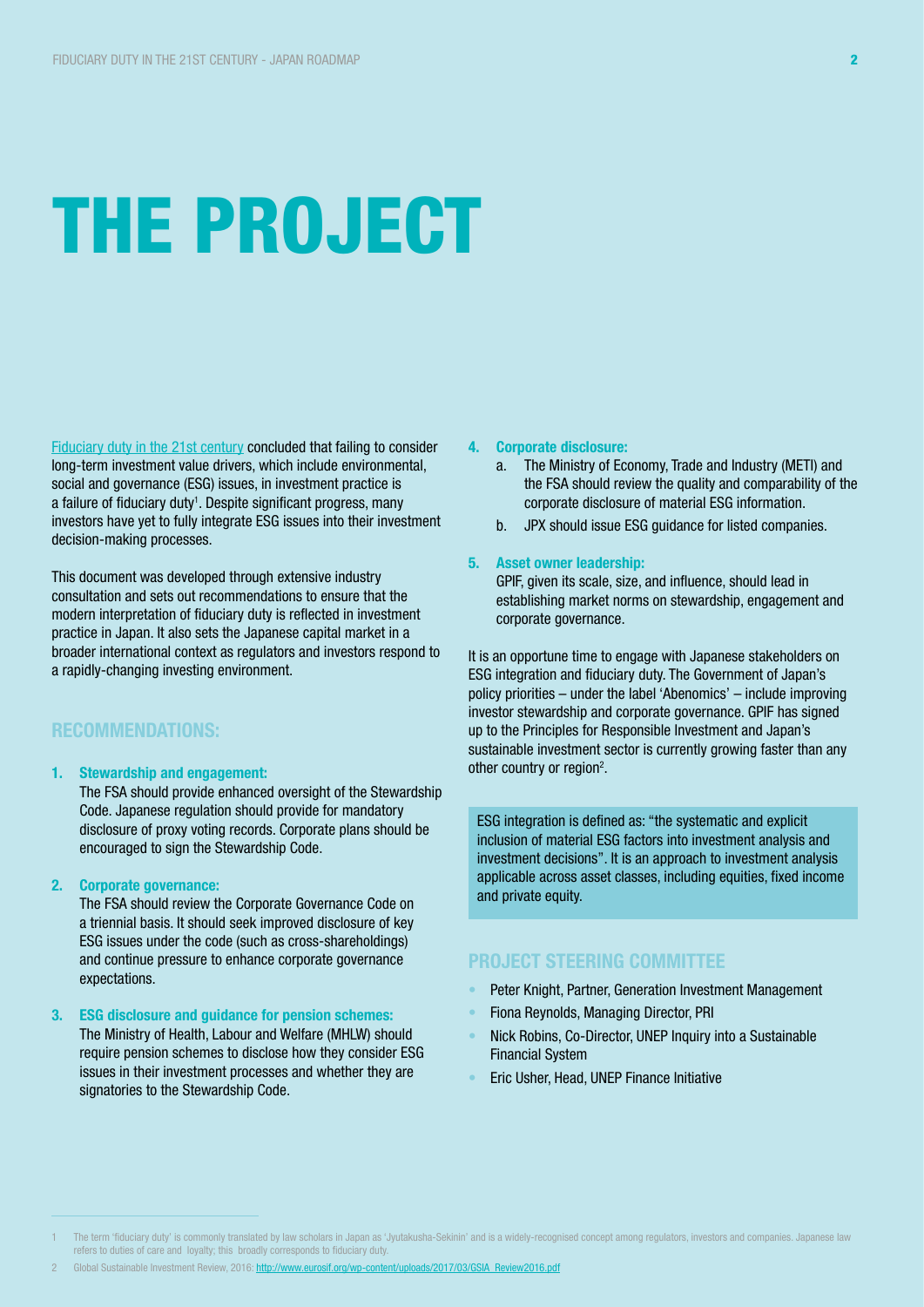#### ACKNOWLEDGEMENTS

The project team would like to thank all of the interviewees and reviewers for their time and contribution to this document, as well as the many organisations in Japan whose work and ideas have helped us get to this point. We would particularly like to thank MSCI for hosting our stakeholder roundtable in Tokyo on 2 March 2017.

This roadmap is prepared by the PRI, UNEP FI and The Generation Foundation and does not necessarily represent the views of interviewees and reviewers.

| <b>Name</b>            | <b>Title</b>                                                                        | <b>Organisation</b>                             |
|------------------------|-------------------------------------------------------------------------------------|-------------------------------------------------|
| Nicholas Benes         | <b>Representative Director</b>                                                      | Board Director Training Institute of Japan      |
| Amane Fujimoto         | Deputy Director, Corporate Accounting and<br><b>Disclosure Division</b>             | <b>Financial Services Agency</b>                |
| Arisa Kishigami        | Head of ESG, Asia Pacific                                                           | <b>FTSE Russell</b>                             |
| Toshiaki Oguchi        | <b>Representative Director</b>                                                      | Governance for Owners Japan                     |
| Sachi Suzuki           | Manager - Engagement                                                                | <b>Hermes EOS</b>                               |
| Chad A. Cecere         | <b>Vice President, Client Relations</b>                                             | Japan Exchange Group (JPX)                      |
| Hitoshi Izumi          | Head, Global Strategy                                                               | Japan Exchange Group (JPX)                      |
| Takeshi Okazaki        | General Manager, Planning Division                                                  | Japan Investment Advisers Association (JIAA)    |
| <b>Tomohiro Yamada</b> | Manager                                                                             | Japan Investment Advisers Association (JIAA)    |
| <b>Takeru Shimizu</b>  | Special Officer for Research                                                        | Japan Investment Advisers Association (JIAA)    |
| Masaru Arai            | Chair                                                                               | Japan Sustainable Investment Forum (JSIF)       |
| Chihiro Kawashima      | <b>Executive Director, Economic and Social Policy</b><br>Department                 | Japanese Trade Union Confederation (JTUC-Rengo) |
| Yuichi Haruta          | Director, Economic Policy Division, Economic and<br><b>Social Policy Department</b> | Japanese Trade Union Confederation (JTUC-Rengo) |
| Kentaro Shigetomi      | Section Chief, Welfare Policy Division                                              | Japanese Trade Union Confederation (JTUC-Rengo) |
| Yasuyuki Kato          | Professor, Graduate School of Management                                            | <b>Kyoto University</b>                         |
| Yuka Akiwa             | Consultant, Investments                                                             | <b>Mercer</b>                                   |
| Masaya Okuyama         | Director, Environment and Economy Division,<br><b>Environmental Policy Bureau</b>   | Ministry of the Environment                     |
| Shin Izumi             | Deputy Director, Environment and Economy<br>Division, Environmental Policy Bureau   | Ministry of the Environment                     |
| Minako Takaba          | Vice President, ESG Research                                                        | <b>MSCI</b>                                     |
| Seiichiro Uchi         | Managing Director, Japan Index Coverage                                             | <b>MSCI</b>                                     |
| George Iguchi          | Head of Corporate Governance                                                        | <b>Nissay Asset Management Corporation</b>      |
| Toshikazu Hayashi      | <b>Senior Analyst</b>                                                               | <b>Nissay Asset Management Corporation</b>      |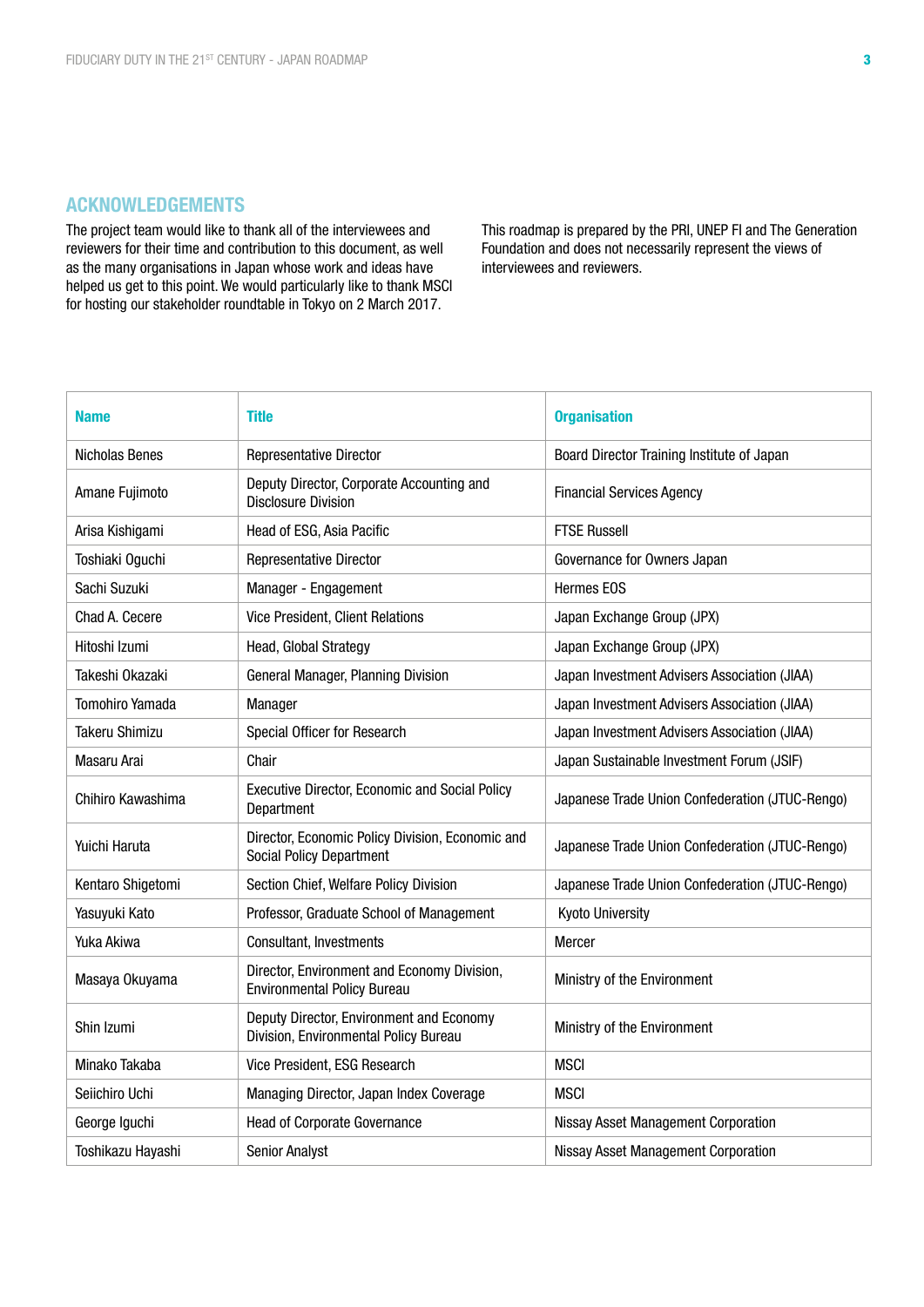| <b>Name</b>       | <b>Title</b>                                                                     | <b>Organisation</b>                                                 |
|-------------------|----------------------------------------------------------------------------------|---------------------------------------------------------------------|
| Sadayuki Horie    | Senior Researcher, Financial Technology and<br><b>Market Research Department</b> | Nomura Research Institute                                           |
| Daisuke Hamaguchi | <b>Chief Investment Officer</b>                                                  | Pension Fund Association (PFA)                                      |
| Ken Hokugo        | Director, Head of Corporate Governance                                           | Pension Fund Association (PFA)                                      |
| Teruo Katsura     | Advisor, Compliance Officer                                                      | Pension Fund Association (PFA)                                      |
| Minoru Matsubara  | <b>Chief Manager</b>                                                             | Resona Bank                                                         |
| Hiroichi Yagi     | <b>Managing Director</b>                                                         | <b>Secom Pension Fund</b>                                           |
| Masafumi Hikima   | Professor                                                                        | Sophia University                                                   |
| Kazutaka Kuroda   | Sustainable Finance Specialist                                                   | The Japan Research Institute, Limited (JRI)                         |
| Eiichiro Adachi   | Counselor and Head of ESG Research Center                                        | The Japan Research Institute, Limited (JRI)                         |
| Keiichi Fukuyama  | <b>Executive Managing Director</b>                                               | The Research Institute for Policies on Pension and<br>Aging (RIPPA) |
| Ryujiro Miki      | <b>Specially Appointed Researcher</b>                                            | The Research Institute for Policies on Pension and<br>Aging (RIPPA) |
| Charles J. Yang   | <b>Managing Director</b>                                                         | <b>Tokio Marine Asset Management</b>                                |
| Yasuhiro Yonezawa | Professor                                                                        | Waseda Business School                                              |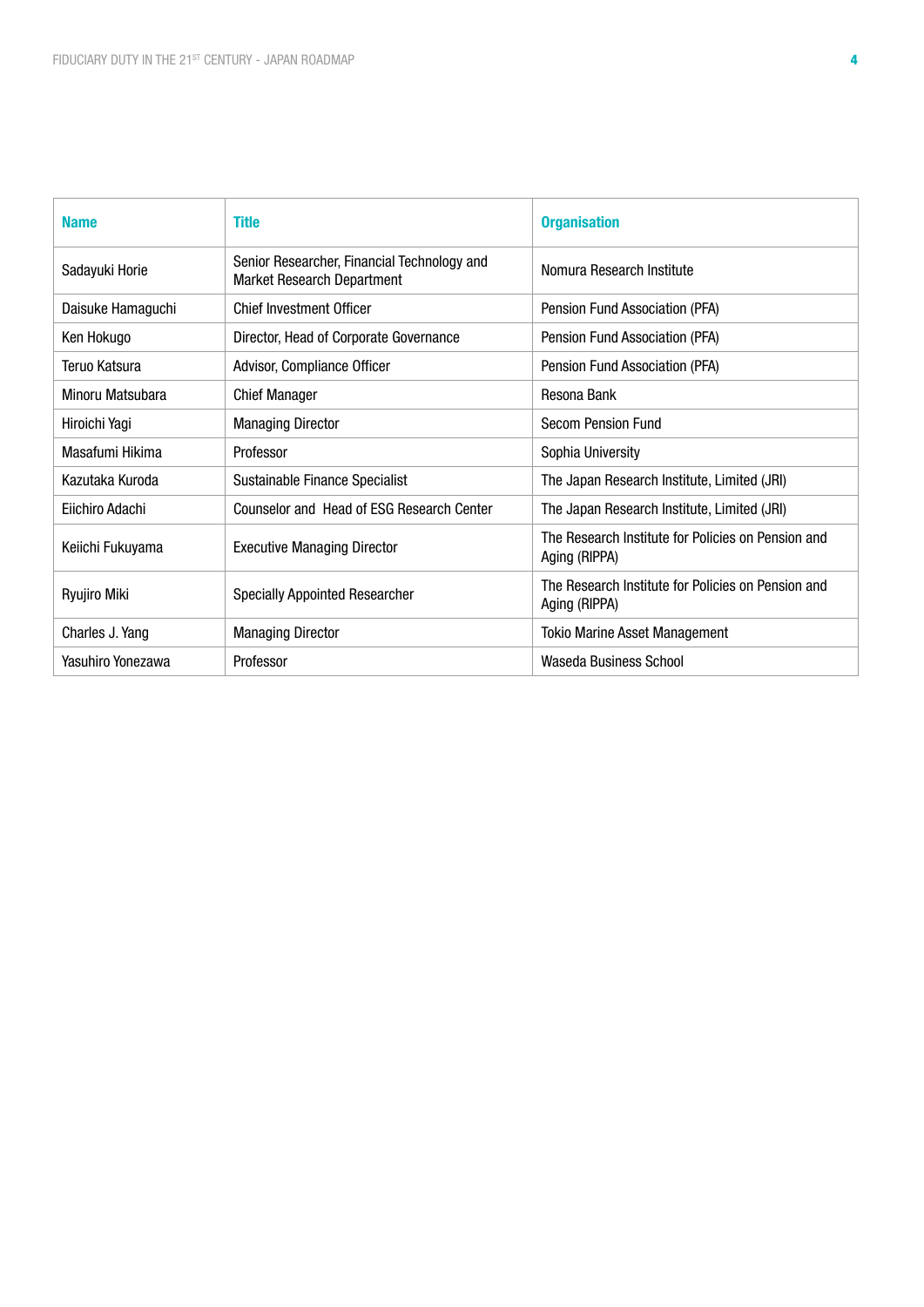### ESG ISSUES AND FIDUCIARY DUTY IN JAPAN

#### ESG policy developments and Japan's economic priorities

The policies introduced through Japan's Revitalization Strategy – often known as "Abenomics" – have created changes in corporate and investment practices across Japan's capital market.

Government ministries and agencies have been constructively engaging on ESG issues across several themes.

- The Ito Review commissioned by METI identified the importance of sustainable value creation and a well-functioning investment chain in the context of Japan's broader economic challenges<sup>3</sup>. It concludes that corporate value comes from the "collaborative creation" of companies and investors<sup>4</sup>. In that context, stewardship and asset owner interaction with their service providers continues to be a core priority for The Government of Japan. METI has also established a study group on sustainable value creation<sup>5</sup> which will review the measures that both corporations and investors can take to generate and evaluate corporate performance on sustainability.
- Japan's Financial Services Agency (FSA) has developed the Stewardship Code (recently revised and updated) and Corporate Governance Code and has established the Council of Experts to oversee, monitor, update and provide guidance for both<sup>6</sup>. This reflects the FSA's overriding mandate which expressly seeks to promote the "sustainable growth of business activities and the wider economy" in Japan and to cope with "uncertainties in the global economy" including arising from technological change<sup>7</sup>.
- The Ministry of the Environment has conducted long-term awareness raising on the environmental impacts of business activity. It co-ordinated the drafting of the Principles for Financial Action towards a Sustainable Society (Principles for Financial Action in the 21st Century; PFA21 $)$ <sup>8</sup>, produced a web portal for "Eco-Minded Business" directed at different elements of the investment chain;<sup>9</sup> and has built a one-stop-shop reporting platform for corporate environmental disclosures, supplementing its environmental reporting guidelines to Japanese corporates<sup>10</sup>. The reporting quidelines were scheduled to be updated to be consistent with the findings of the Financial Stability Board's (FSB) Task Force on Climate-related Financial Disclosures (TCFD)<sup>11</sup>.
- The Cabinet Office has focused on improving the working environment within Japanese corporations, with a particular emphasis on the female labour force participation rate through the 2020/30 initiative<sup>12</sup>. As of 2016, corporations with more than 300 employees are required to have a strategy to advance women's role in the workplace (though without enforcement)<sup>13</sup>.

This points to a steady evolution of the Government of Japan's regulatory approach from a strict rules-based regime to principlesbased regulation. This can be seen in the FSA's codes and recent fiduciary duty initiatives described below. This allows for a focus on industry best practice rather than just compliance around minimum standards and facilitates thematic reviews by regulatory agencies into priority issues, such as sustainability.

<sup>3</sup> The Ito Review, Executive Summary: [http://www.meti.go.jp/english/press/2014/pdf/0806\\_04c.pdf](http://www.meti.go.jp/english/press/2014/pdf/0806_04c.pdf)

<sup>4</sup> METI journal, Ito Review: [http://www.meti.go.jp/english/publications/pdf/journal2015\\_01b.pdf](http://www.meti.go.jp/english/publications/pdf/journal2015_01b.pdf)

<sup>5</sup> METI Study Group: [http://www.meti.go.jp/english/press/2016/0822\\_03.html](http://www.meti.go.jp/english/press/2016/0822_03.html) 

<sup>6</sup> FSA Council of Experts:<http://www.fsa.go.jp/en/refer/councils/follow-up/index.html>

<sup>7</sup> Strategic Directions and Priorities, JFSA:<http://www.fsa.go.jp/en/news/2015/20151019-2/01.pdf>

<sup>8</sup> PFA21: [https://www.env.go.jp/en/policy/finance/principles/financial\\_action.pdf](https://www.env.go.jp/en/policy/finance/principles/financial_action.pdf)

<sup>9</sup> The web portal: [https://www.env.go.jp/policy/keiei\\_portal/index-en.html](https://www.env.go.jp/policy/keiei_portal/index-en.html)

<sup>10</sup> Environmental Reporting Guidelines: <http://www.env.go.jp/en/policy/economy/erg2012.pdf>

<sup>11</sup> An approach which incorporates other voluntary reporting frameworks such as CDP, GRI, SASB

<sup>12</sup> Womenomics, FT: <https://www.ft.com/content/6b4460d0-1992-11e5-8201-cbdb03d71480>

<sup>13</sup> Japan: Women in the Workforce, FT: <https://www.ft.com/content/60729d68-20bb-11e5-aa5a-398b2169cf79>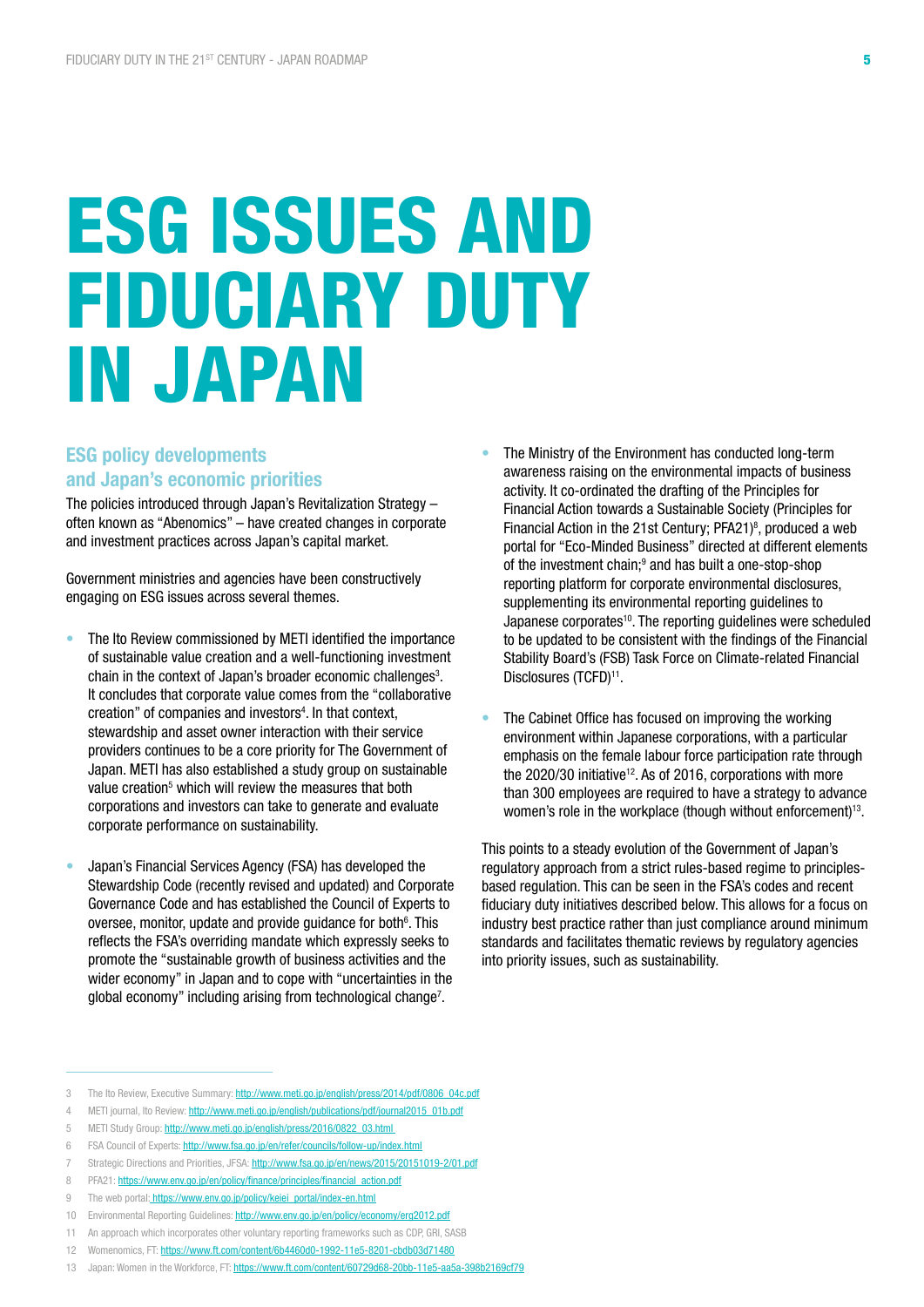All these measures generate signficiant momentum for corporations and investors to engage with ESG themes and highlight the importance of sustainability issues to the wider Japanese population.

#### Overcoming ESG misconceptions and knowledge gaps

While Japan lags equivalent developed markets in the extent and volume of ESG integration in investment processes<sup>14</sup>, there is increasing market focus on ESG themes, particularly corporate governance15. There is also growing investor awareness of the value-relevance of ESG issues, as well as some of the relevant international research on the matter<sup>16</sup>. However, there remains an urgent need for research on the financial materiality of ESG issues in Japan.

Our stakeholders recognised that misconceptions remain in market awareness of ESG issues and the implications of ESG issues for investment practice. In that context, it was important to confirm that ESG integration referred to "the systematic and explicit inclusion of material ESG factors into investment analysis and investment decisions." It is not a separate product or separate investment approach, but part of the broader process and technology of investment analysis.

ESG integration also does not involve a narrowing of the available investment universe (unlike negative screening). Neither does it involve subordinating the pursuit of a financial return to unrelated objectives (social or ethical).

Also, ESG issues are not uniform or hard to identify. The valuerelevance and materiality of an ESG factor will not be symmetrical across sectors<sup>17</sup>. In fact, materiality varies systematically across sectors<sup>18</sup>. What is material for understanding the operational performance and financial prospects of a bank (risk management, cyber security), won't be the same for an extractives firm (water use, GHG emissions).

ESG factors may be some of the most consequential that an investor has to consider in relation to investee companies. Neglecting ESG factors may cause the mispricing of risk and poor asset allocation decisions—making it a fundamental component of financial analysis. Corporate "ESG failures" have proved capable of destroying significant accounting and stock value, across  $i$ urisdictions<sup>19</sup> and sectors<sup>20</sup>.

Importantly, the materiality of ESG issues also varies across economies. We see this in The Government of Japan's focus on issues related to the workplace and corporate governance. This reflects the fact that Japan has a rapidly-aging and declining population. Japan urgently needs more women to enter and remain in the workforce and for people to remain in work longer prior to retiring – which will require better management of human capital in Japanese workplaces. These measures are vital to the financial sustainability of Japan's retirement plans in addition to the financial health of its public institutions.

18 Why and how investors use ESG information, Serafeim, HBS: <http://www.hbs.edu/faculty/Pages/item.aspx?num=52392>

<sup>14</sup> Scale of ESG investment in Japan, Nikko Research Centre:<http://www.nikko-research.co.jp/en/wp-content/uploads/sites/2/2016/04/ResearchReport201604E.pdf>

<sup>15</sup> MSCI 2017 trends: <https://www.msci.com/documents/10199/cbc27309-8157-4589-9cc0-00734bca6a6b>

<sup>16</sup> Corporate Sustainability: First Evidence on Materiality: <http://hbswk.hbs.edu/item/corporate-sustainability-first-evidence-on-materiality>

<sup>17</sup> Corporate Sustainability: First Evidence on Materiality: <http://hbswk.hbs.edu/item/corporate-sustainability-first-evidence-on-materiality>

<sup>19</sup> VW settlement, Fortune:<http://fortune.com/2016/10/26/settlement-vw-diesel-scandal/>

<sup>20</sup> Financial Impact of Dam Collapse, WSJ: <https://www.wsj.com/articles/dam-burst-costs-could-break-1-billion-analyst-says-1447043902>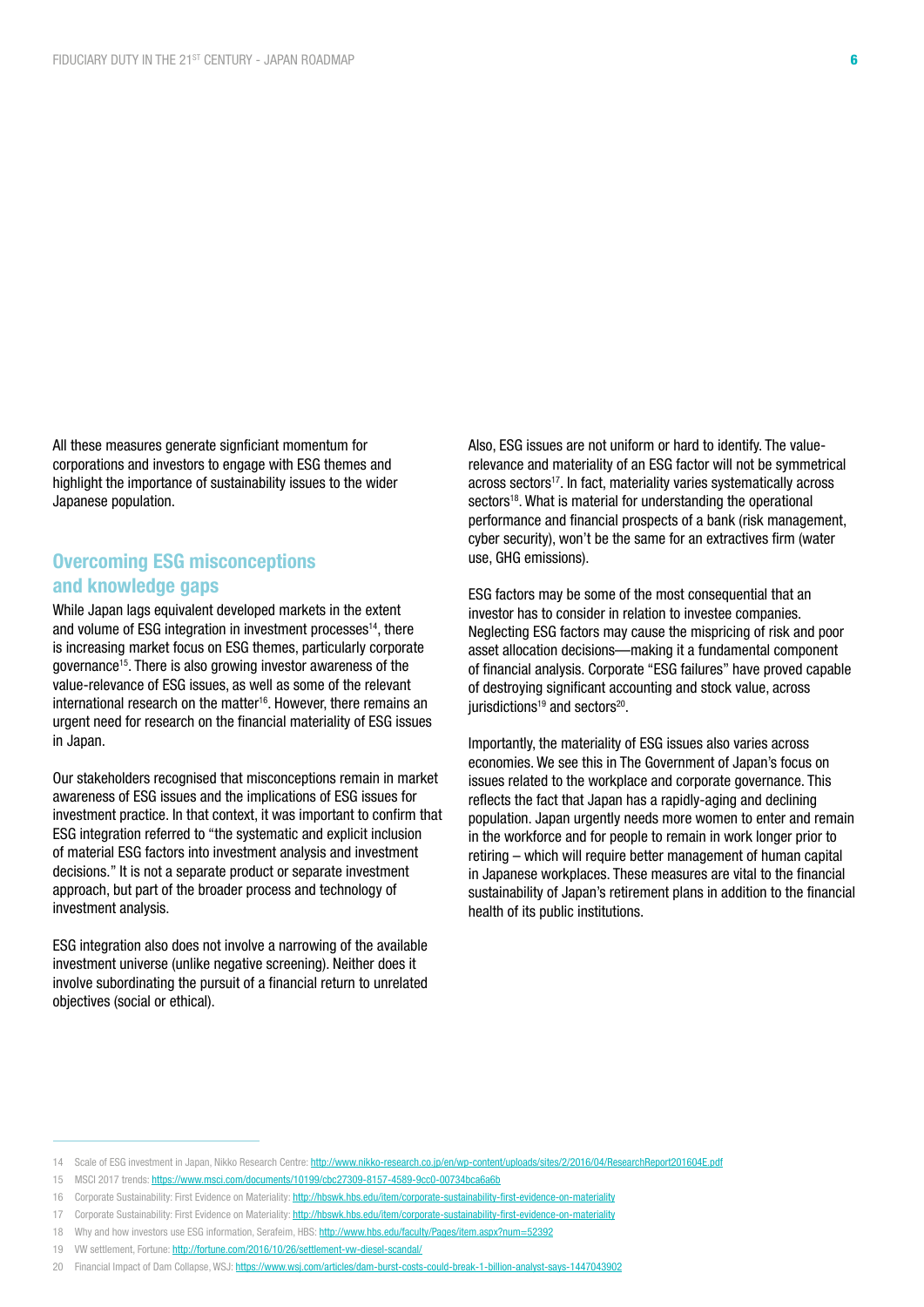Additionally, corporate governance is a major focus for institutional investors (domestic and foreign) who consider its impact on investment returns and corporate purpose. This includes concerns regarding conflicts of interest related to the corporate governance practices of Japan's insurance companies and asset managers, in addition to long-standing concerns regarding cross-shareholdings. These are critical issues for Japan and are also critical issues for the productivity, profitability and sustainability of Japanese corporations.

#### Developments in fiduciary duty

Internationally, regulators and government agencies have confirmed interpretations relevant to fiduciary investment practice.

- In the US, the Department of Labor asserted that the consideration of material ESG factors was an appropriate component of the primary analysis of a prudent investment  $decision<sup>21</sup>$ .
- In Canada, the Financial Services Commission of Ontario noted that the decision to incorporate ESG factors in investment processes of pension funds is in line with pension administrators' fiduciary duty to monitor and mitigate risk<sup>22</sup>.
- In the UK, the Law Commission, in its report Fiduciary Duties of Investment Intermediaries, stated that "there is no impediment to trustees taking account of environmental, social or governance factors where they are, or may be, financially material"23. This clarifies that it is not the origin of the factor (or the label given to it), but rather its financial materiality that is relevant to whether it should be considered.

The FSA has identified work on fiduciary duty as a strategic priority24. Fiduciary duties tend to include the duties of prudence and loyalty. This requires institutional investors to avoid conflicts of interest and provide services and advice in the best interests of their beneficiaries. The FSA is currently focusing on the advice and services provided by intermediaries not formally subject to fiduciary duties. This work reflects some of the themes of the Fiduciary Rule issued by the Department of Labor in the US<sup>25</sup>.

The FSA released its Principles for Customer-Oriented Business Conduct<sup>26</sup> in January 2017,<sup>27</sup> an initiative we welcome. Having investment firms issue statements concerning their fiduciary responsibilities to investors can assist in the development of probeneficiary market norms.

However, there is a role for regulatory clarification that the consideration of material ESG factors is a core part of a prudent investment process, equivalent to that provided by regulators in the UK, US and Canada. Given this, we would expect the FSA to issue equivalent principles to enable investment managers and other regulated entities to confidently understand the scope of their fiduciary responsibilities in relation to the consideration of material ESG factors in investment processes and decision-making.

27 Draft principles for fiduciary duty: <https://www2.deloitte.com/jp/en/pages/legal/articles/dt-legal-japan-regulatory-update-17february2017.html>

<sup>21</sup> Interpretive Bulletin Relating to the Fiduciary Standard under ERISA in Considering Economically Targeted Investments – also known as the ETI Bulletin

<sup>22</sup> Financial Services Commission of Ontario, Investment Guidance Notes: IGN-004: Environmental Social and Governance (ESG) Eactors, https://www.fsco.gov.on.ca/en/pensions/policies/active [Documents/IGN-004.pdf](https://www.fsco.gov.on.ca/en/pensions/policies/active/Documents/IGN-004.pdf
)

<sup>23</sup> Fiduciary Duties of Investment Intermediaries, UK Law Commission 2014:<https://www.gov.uk/government/publications/fiduciary-duties-of-investment-intermediaries>

<sup>24</sup> FSA Agenda for financial markets: <http://www.fsa.go.jp/en/news/2016/20160513-1/01.pdf>

<sup>25</sup> The US Fiduciary Rule is under review by the current administration

<sup>26</sup> FSA release, Principles for Customer-Oriented Business Conduct: <http://www.fsa.go.jp/en/newsletter/weekly2017/228.html>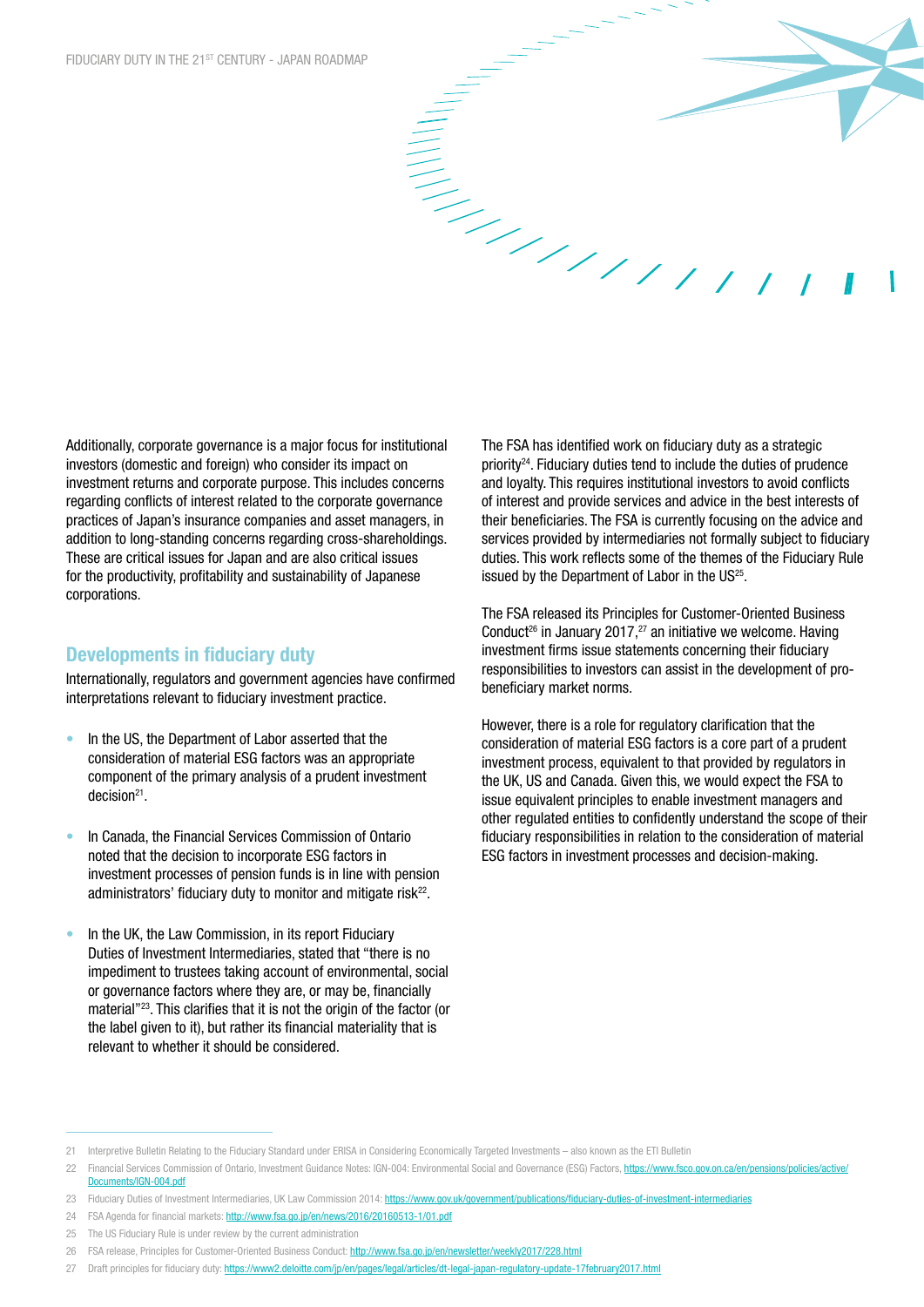### RECOMMENDATIONS

1. Stewardship and engagement: The FSA should provide enhanced oversight of the Stewardship Code. Japanese regulation should provide for mandatory disclosure of proxy voting records. Corporate plans should be encouraged to sign the Stewardship Code.

Expectations around how and how often institutional investors engage with their investee companies have significantly increased over the past decade. This has been led by two developments:

- soft-law encouragement from financial regulators; and
- institutional investors increasingly understanding and creating capacity to act upon the stewardship responsibilities within their fiduciary duties.

The Stewardship Code: The Principles for Responsible Institutional Investors, developed by the FSA in 2014 – known as the Stewardship Code – has helped legitimise shareholder engagement practices in a market where corporates and investors have been reticent about active ownership (particularly if publicly disclosed). The volume and quality of institutional investor stewardship has significantly improved following the FSA's launch of the code. The code has been signed by investment managers and public funds (though only by a very limited number of corporate pension plans). It has implications for market participants beyond its signatories by framing the normative expectations for stewardship practices. There is no legal enforcement mechanism for the compliance or quality of reporting against the code – signature of which is voluntary. However, as the FSA administers the code, it is viewed as an important instrument by market participants.

The Council of Experts, convened by the FSA to oversee the code and suggest improvements, says that institutional investors are expected to conduct "effective stewardship…taking a mid to long term perspective" structured around a deep evaluation of an investee company's business model and commercial objectives<sup>28</sup>.

In its revised code (subject to public comment)29, the Council of Experts, following extensive deliberation<sup>30</sup>, significantly expands its guidance under the code to emphasise the importance of ESG factors and the interests of the ultimate beneficiary in conducting stewardship activities. The revised guidance also encourages signatories to explain the implementation of the code's principles – in addition to explanations provided where the signatory chooses not to comply with a principle or related guidance. This reinforces the FSA's intent that the code be an instrument that has practical implications for institutional investors. The revised code also provides expanded guidance on: investment mandates, conflicts of interest, proxy voting disclosure, manager self-evaluations and collective engagement (see below).

The code closely tracks the stewardship code issued by the Financial Reporting Council (FRC) in the United Kingdom<sup>31</sup>. It deviates from that code in only one material respect; the Japanese code fails to indicate, in its principles, that investors should work with other investors where they consider appropriate. Collaborative engagements<sup>32</sup> are a key strategic tool for institutional investors, particularly for engaging on ESG issues.

<sup>28</sup> FSA Council of Experts on Stewardship Code, opinion statement no 3: [http://www.fsa.go.jp/en/refer/councils/follow-up/statements\\_3.pdf](http://www.fsa.go.jp/en/refer/councils/follow-up/statements_3.pdf)

<sup>29</sup> Revised Stewardship Code, for public consultation: <http://www.fsa.go.jp/en/news/pub/03.pdf>

<sup>30</sup> FSA Council of Experts discussion materials: [http://www.fsa.go.jp/en/refer/councils/stewardship/material/20170217\\_1.pdf](http://www.fsa.go.jp/en/refer/councils/stewardship/material/20170217_1.pdf)

<sup>31</sup> UK Stewardship Code:<https://www.frc.org.uk/Our-Work/Codes-Standards/Corporate-governance/UK-Stewardship-Code.aspx>

<sup>32</sup> Collaborative Engagement and Collective Engagement are used synonymously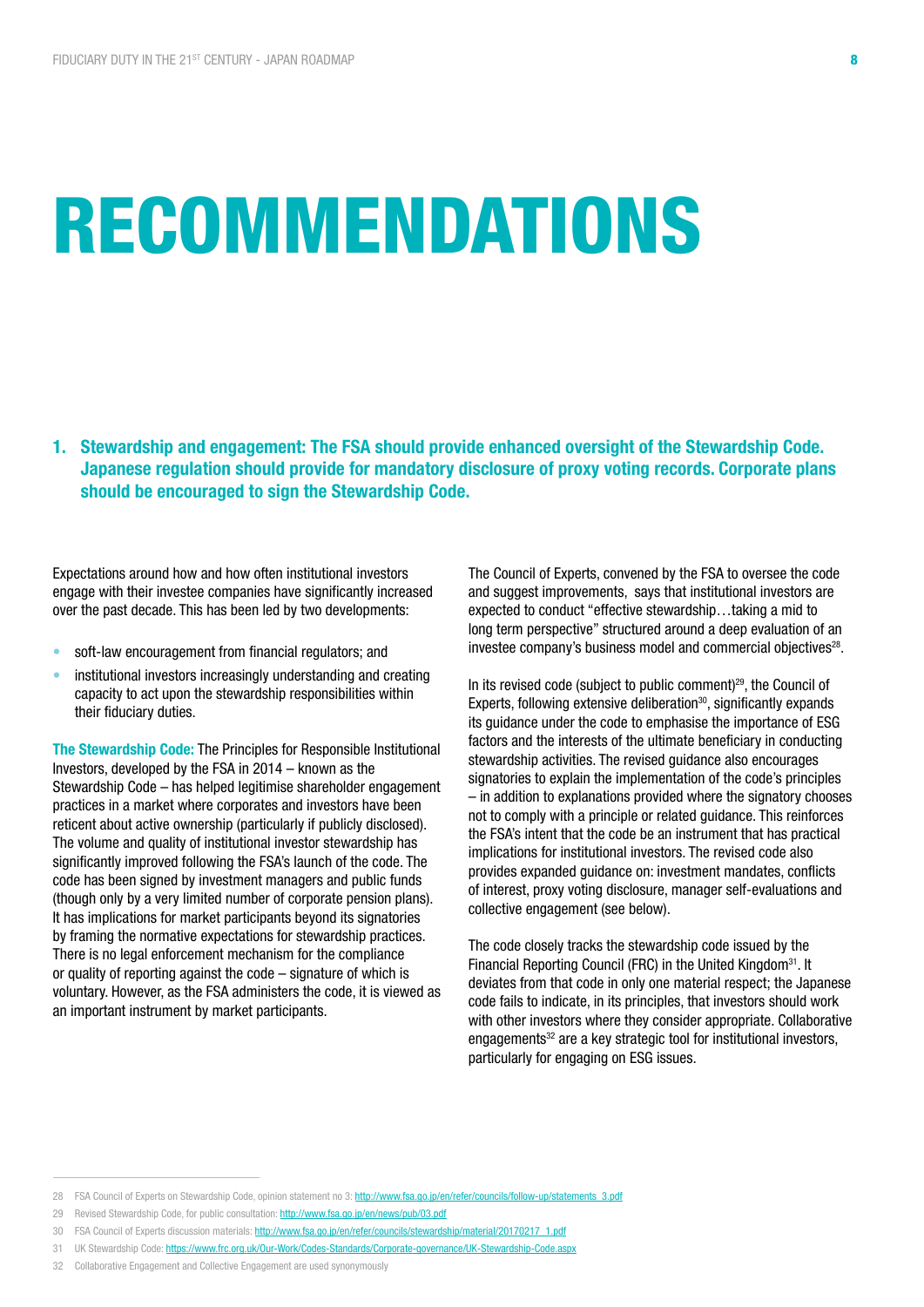

Such engagement can reduce the cost of engagement for both investors and corporations and focus it on value-relevant factors. Given this, we strongly welcome the guidance issued by the Council of Experts in the revised code which identifies that collective engagement by institutional investors can be beneficial in conducting stewardship activities<sup>33</sup>.

In Japan, collaborative engagements have been discouraged by asset manager concerns around the ease with which investors may be considered to be either "acting in concert" or "making important suggestions" under existing securities regulation. Collective engagement is a relatively new concept to Japanese institutional investors and asset managers have been considering how such engagements can be structured. It is also a sensitive and important issue for Japanese institutional investors and regulators. Our commentary seeks to identify the balance of feedback received from the stakeholders we engaged with rather than to form a definitive view. The FSA provided guidance on this subject in 2014<sup>34</sup>. Some stakeholders considered that the FSA's guidance provided a useful benchmark for structuring collaborative engagements in Japan. However, many of our stakeholders thought that the issued guidance provided insufficient clarity on the scope of collaborative engagement activities that could be conducted without tripping over reporting requirements. Regulatory clarification had also been provided in the UK, which had explicitly sought to provide greater comfort to investors wanting to work collaboratively (as reflected in the UK stewardship code) $35$ . Given the revised code's reference to the potential benefit of collective engagement, we expect Japanese asset managers to consider collaborative engagement strategies as part of their potential mix of stewardship approaches. As a degree of uncertainty remains, the FSA should issue revised and updated guidance in relation to "acting in concert" or "making important suggestions" regarding collective engagement.

Stewardship codes are relatively new market instruments. However, it is clear that broad adoption and effective reporting against the code are key to a code having impact. For a code to be truly effective, the quality of reporting against it ought to become a tool for competitive differentiation between asset managers (and a relevant source of information for asset owners in manager selection procedures). In this context, we highlight the FRC's recent "tiering" exercise of signatory reporting quality against the UK code36. This categorised code reporting into three categories, the lowest of which indicated poor performance against the code<sup>37</sup>.

At the core of stewardship is the responsibility of asset owners and investment managers to be mindful and effective stewards of the assets they hold for their beneficiaries. There was an expectation that major asset owners, such as GPIF, can provide a useful oversight and monitoring function of other code signatories through its broad arrangements with Japan's asset managers. As such, the role of the regulator can only be an overlay to institutional investor stewardship. Nonetheless, we expect the FSA to continue to closely monitor the code to ensure that it is an effective instrument in driving the adoption of stewardship practices.

Market practice: Engagement with investee companies has tended to be conducted mainly by overseas investors, who play a major role in the market for Japanese equities (around 30% of tier one JPX equities are internationally owned). International investors, supported by domestic managers, have led high-profile engagements, such as the initiative around independent board representation in 201438.

<sup>33</sup> See guidance issued under Principle 4 in the revised Code

<sup>34</sup> FSA guidance on stewardship code:<http://www.fsa.go.jp/en/refer/councils/stewardship/20140226.pdf>

<sup>35</sup> FRC guidance to UK investors: [https://www.frc.org.uk/FRC/media/Documents/shareholder\\_engagement\\_FSA\\_letter.pdf](https://www.frc.org.uk/FRC/media/Documents/shareholder_engagement_FSA_letter.pdf)

<sup>36</sup> FRC tiering:<https://www.frc.org.uk/News-and-Events/FRC-Press/Press/2016/November/Tiering-of-signatories-to-the-Stewardship-Code.aspx>

<sup>37</sup> FRC ranks fund managers: <https://www.companysecretarialpracticeonline.co.uk/events/frc-ranks-fund-managers-reporting-on-the-stewardship-code/780>

<sup>38</sup> Investor letter on board composition: [http://www.standardlifeinvestments.com/CG\\_Letter\\_Regarding\\_Board\\_Independence/getLatest.pdf](http://www.standardlifeinvestments.com/CG_Letter_Regarding_Board_Independence/getLatest.pdf)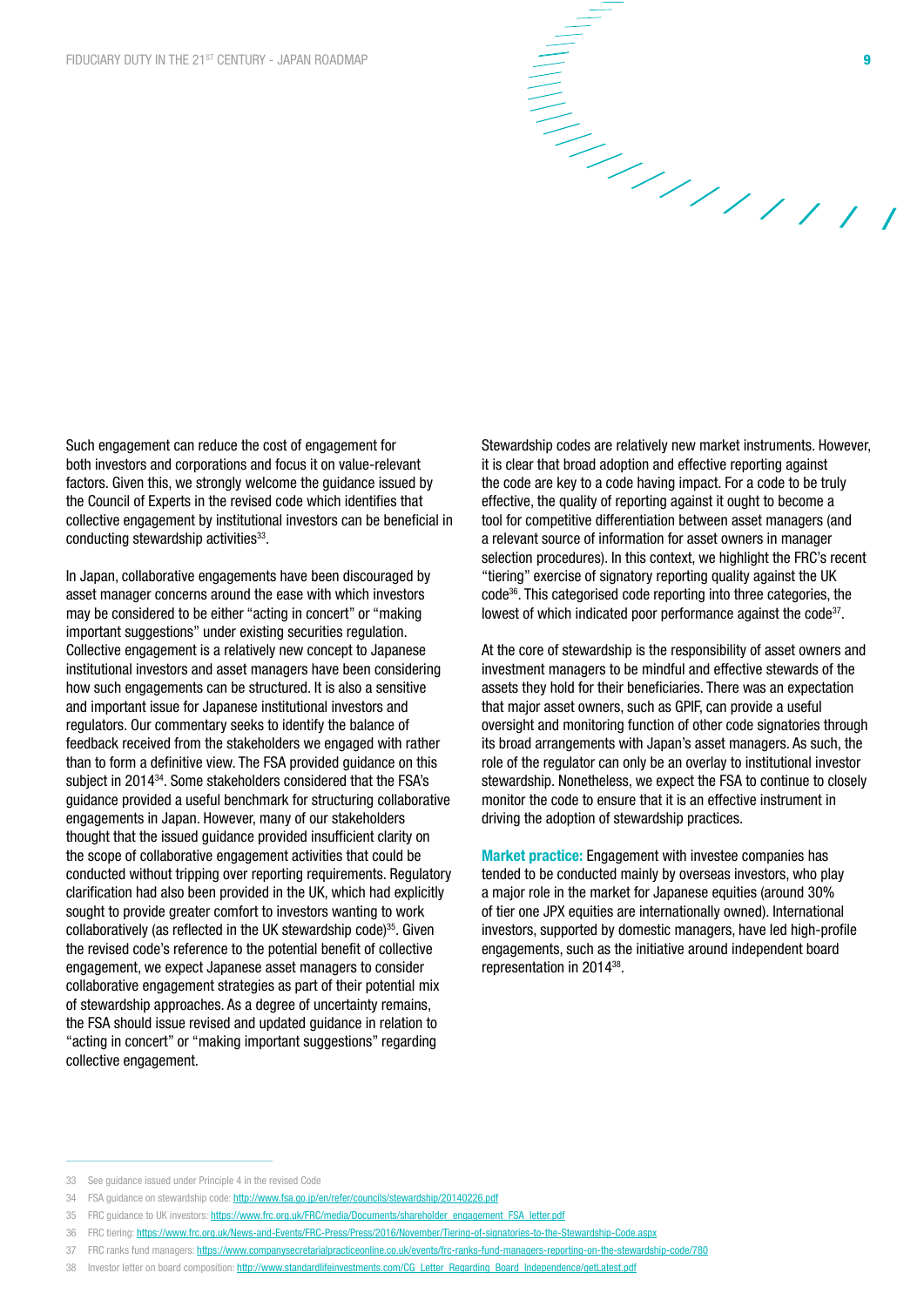However, Japanese asset managers are building their stewardship capacity and considering how best to structure engagements with investee companies. Groupings of Japanese investors, such as the Pension Fund Association, have hired international investment managers (like Hermes EOS) to conduct corporate engagement. Specialist Japanese engagement platforms (like Governance for Owners Japan) can also demonstrate positive track records from deep-dive engagement efforts with Japanese corporations across a range of value-relevant issues, including ESG factors.

Central to engagement with Japanese corporations was an understanding of the culture and history of each corporation and taking the time to build the trust upon which effective engagement depended – an expectation highlighted in Principle 7 of the Stewardship Code39. Engagement also had to be perceived as useful to investee companies. This meant structuring engagement by reference to key corporate objectives based on an understanding of its business model. Pro-forma engagements were less likely to receive attention, except where these were focused on core corporate governance themes.

Japanese corporations have become less reluctant to engage with investors and have begun to build investor relations teams. It is understood that corporations often welcome the insights of investors, expanding the evidence to which corporations have access in strategy development. This was supported by emerging evidence that engagement by investors could produce value upside over the long term<sup>40</sup>, confirming studies from other markets such as the US<sup>41</sup>.

#### Recommendations:

- **Oversight of the code:** The FSA should continue to monitor the reporting against the code and consider adopting a "tiering exercise" of code signatories (as conducted by the FRC in the UK) to enable it to be a tool of competitive differentiation among asset managers.
- **Proxy voting disclosure:** The FSA should ensure that Japanese institutional investors (including insurance companies and corporations that own Japanese equities) provide specific, by corporation and by proposition, disclosure of proxy voting records (equivalent to disclosures mandated in the US). The disclosure guidance in the revised code is very welcome. However, statutory changes should be made to mandate such disclosures for institutional and corporate holders of Japanese equities. Such disclosure is a vital market signal and should not be a matter of voluntary disclosure.
- Acting in concert and the act of making important suggestions: Given the welcome guidance note in the revised code regarding the potential benefits of collective engagement, we expect Japanese asset managers to consider collaborative engagement strategies where they have not already done so. Given stakeholder uncertainty, the FSA should continue to consult with institutional investors and update its guidance regarding available collective engagement strategies.
- Corporate pension plans: Corporate pension plans should be further encouraged to become signatories to the code. We support the initiative of the Pension Fund Association on this issue. Following this, corporate pension plans should be required to set out stewardship policies in their "Basic Investment Policy", and disclose to beneficiaries whether or not they have signed the code, and if not, explain why (discussed in Recommendation 3).

- 40 The Power of Engagement:<http://www.top1000funds.com/news/2015/06/17/the-power-of-engagement/>
- Valuing the Vote, SBA: http://www.yaluewalk.com/wp-content/uploads/2015/06/SBAValuingtheVote20151.pdf

<sup>39</sup> Keys to success of Japan's stewardship code, NRI (page 3):<https://www.nri.com/~/media/PDF/global/opinion/lakyara/2014/lkr2014199.pdf>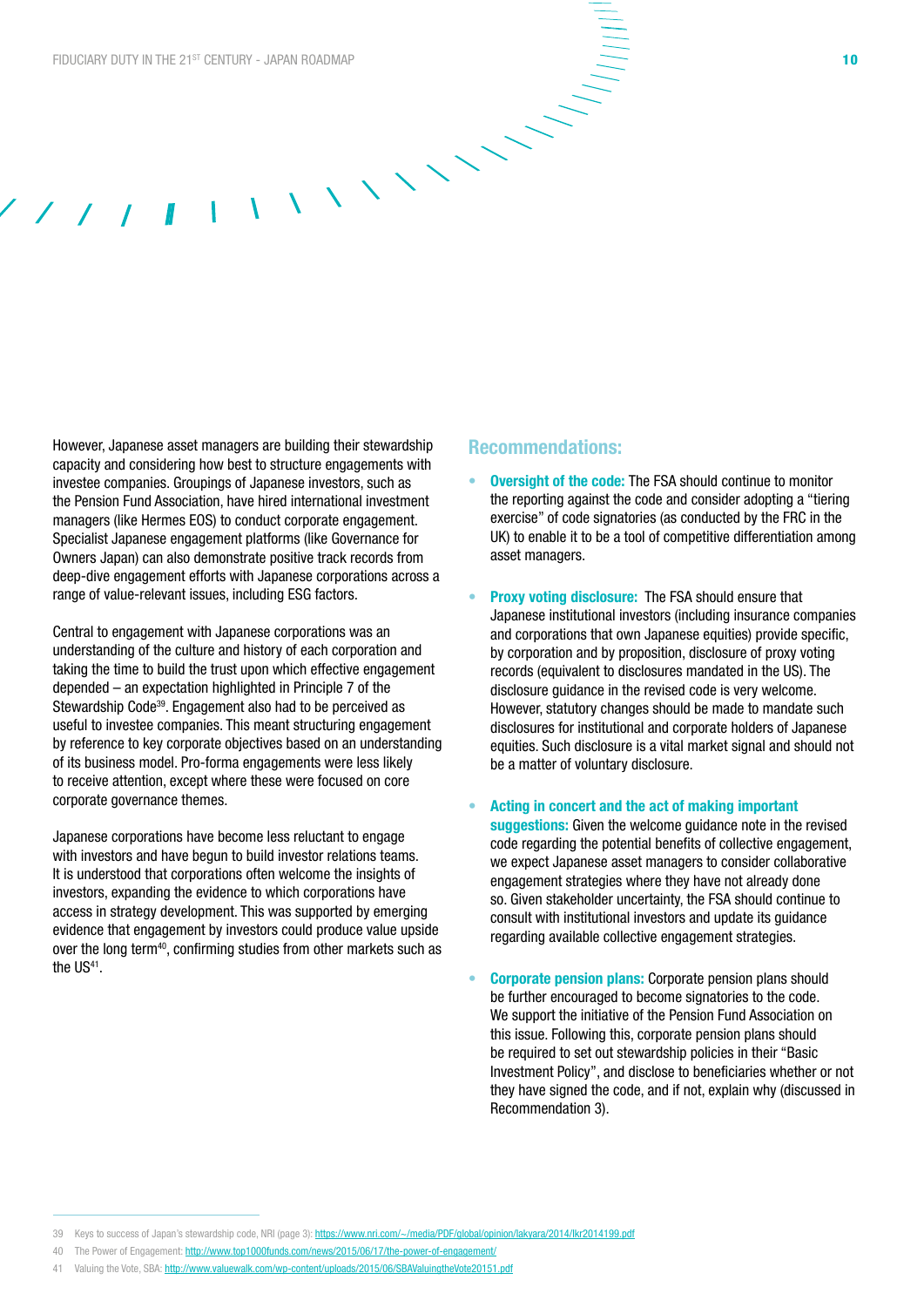#### 2. Corporate governance: The FSA should review the Corporate Governance Code on a triennial basis. It should seek improved disclosure of key ESG issues under the code (such as cross-shareholdings) and continue pressure to enhance corporate governance expectations.

Corporate governance is the dominant theme on which investors are engaging with Japanese corporations.

Since the Corporate Governance Code was released by the FSA in 2015, Japan has been identified as having the most rapidlyimproving corporate governance of any mature market. However, this improvement is from a very low base.

The Corporate Governance Code has sought to erode negative board practices, placing an emphasis on board independence, dialogue with shareholders and more corporate transparency. The percentage of large Japanese corporates with independent director representation has expanded significantly since the code's launch, also reflecting pressure from external investors.<sup>42</sup>

The code now has solid compliance rates from reporting companies.43 However, there is concern about rhetorical or formalistic adoption of the code by some companies. This treats the code as a box-tick minimum standard rather than seeing the code as an instrument to adaptively apply to make governance more transparent and effective.

It is acknowledged that the concepts in the code will take time to be well understood and viewed as having practical value by corporations. For instance, independent directors could become a crucial point of engagement for shareholders but are generally not being used in this way. However, corporate governance should not be viewed too mechanistically. Well-functioning boards often have very different characteristics which may not fit a one-size-fits-all set of corporate governance requirements.

There was concern among our stakeholders that the rate of progress in Japanese corporate governance since the launch of the code should not slow down or plateau. To avoid this, many thought that the code must be regularly reviewed and an upward ratchet applied to its requirements for governance standards.

The scandals over the past decade have drawn attention to corporate governance failures at Japanese corporations (such as Olympus<sup>44</sup>, Tepco<sup>45</sup> and Toshiba<sup>46</sup>). Investors have expressed frustration at the comparatively low investment returns of Japanese corporations, reflecting a broader policy concern of The Government of Japan. Corporations have also tended to collectively structure the schedule of general meetings to discourage shareholder engagement, often holding the majority of their shareholder AGMs tightly clustered in the latter part of June (though meetings have become slightly more dispersed in recent years).

Stakeholders identified key themes on which they were engaging with Japanese corporations, many of which have a strong ESG focus:

- capital efficiency;
- cross-shareholding;
- CEO compensation (long-term, performance-linked incentive structures), appointment and succession;<sup>47</sup>
- board diversity and the independence of nominally "independent directors";
- informal retired senior executive positions.

<sup>42</sup> Corporate Governance in Japan by Nick Benes: <https://ethicalboardroom.com/corporate-governance-in-japan-now/>

<sup>43</sup> <http://www.jpx.co.jp/english/equities/listing/cg/tvdivq0000008jdy-att/20170116.pdf>

<sup>44</sup> Olympus scandal: <http://www.nytimes.com/2011/12/09/business/deep-roots-of-fraud-at-olympus.html>

<sup>45</sup> Tepco scandal: <http://www.japantimes.co.jp/opinion/2016/03/26/commentary/tepco-executives-get-taste-citizens-wrath/#.WOqAIVPyuRs>

<sup>46</sup> Toshiba scandal:<http://www.japantimes.co.jp/news/2015/07/26/business/corporate-business/toshiba-scandal-exposes-continued-flaws-governance-japan-inc/#.WOqPkFPyuRs>

<sup>47</sup> FSA Council of Experts opinion statement No.2 - on transparency, timeliness and objectivity in CEO appointment and succession planning: [http://www.fsa.go.jp/en/refer/councils/follow-up/](http://www.fsa.go.jp/en/refer/councils/follow-up/statements_2.pdf) [statements\\_2.pdf](http://www.fsa.go.jp/en/refer/councils/follow-up/statements_2.pdf)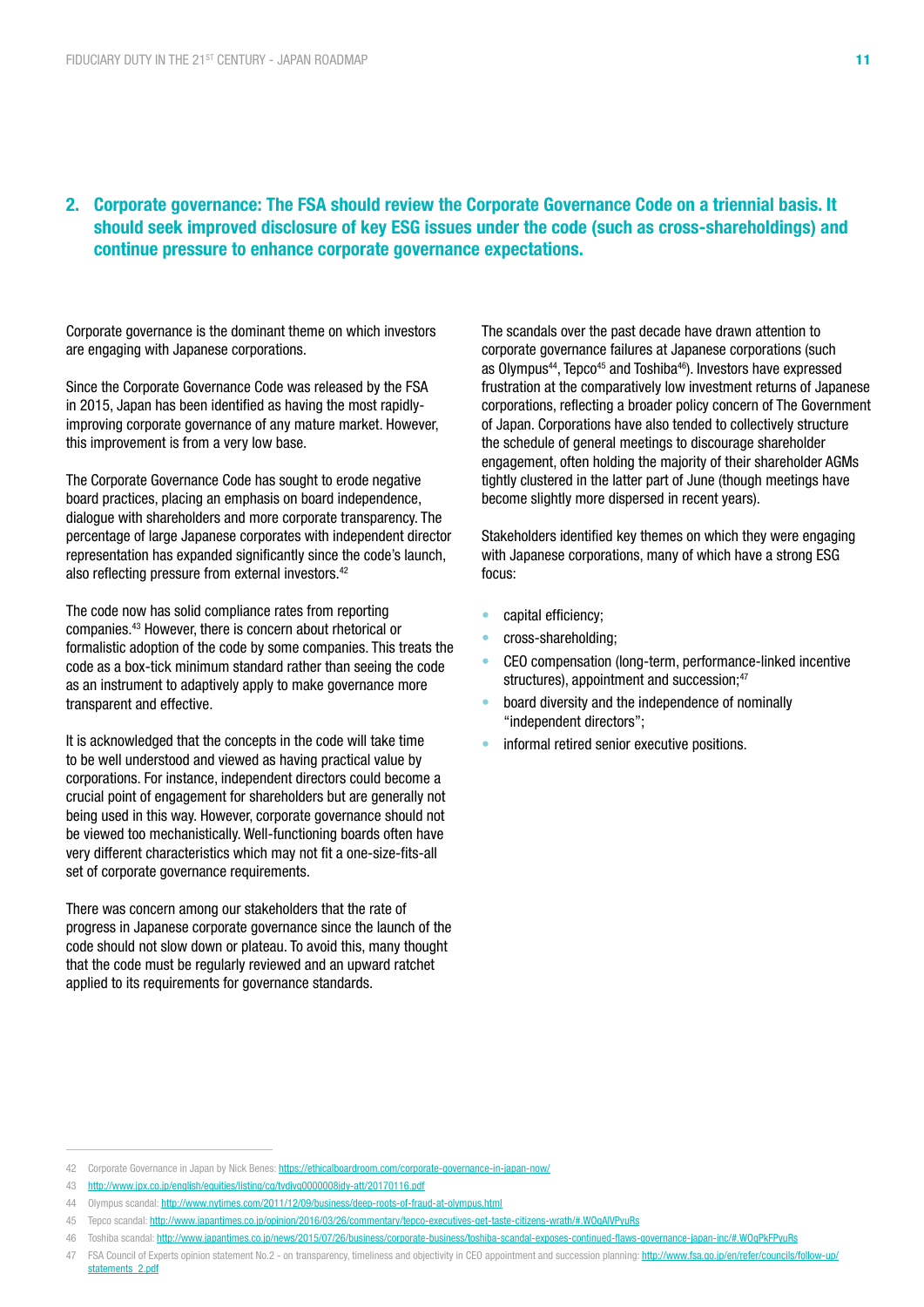Cross-shareholdings – Our stakeholders consistently raised cross-shareholding or "allegiance shareholdings" as a critical issue in Japanese corporate governance, which could erode shareholders' ability to engage with corporations on ESG issues. Japanese corporations often view such arrangements as a natural and expected feature of the business environment. However, they result in very different accountability dynamics for Japanese corporations as these shareholdings can account for a significant slice of a corporation's shareholder base, though divided among many small holdings by corporations. Investors have several concerns about cross-shareholdings:

- lack of transparency on the rationale for such holdings;
- their effect on capital efficiency;
- conflicts of interest;
- dangers for "pure" minority shareholders;
- anti-takeover effects;
- emerging evidence that the size of cross-shareholding is negatively correlated with corporate performance48.

Shareholder engagement is the most effective way to unwind cross-shareholdings. In other markets, consistent shareholder engagement on corporate governance themes has proved effective in changing corporate governance practices. The volume of cross-shareholding relationships in Japanese equities has decreased over recent decades and major banks<sup>49</sup> have begun to unwind these positions<sup>50</sup>. We expect this trend to continue with increased speed. Nonetheless, given that cross-shareholdings remain an assumed (though increasingly controversial) feature of the Japanese business landscape, corporations will expect shareholders to explain their rationale for unwinding them.

#### Recommendations:

**Formal code review: The Corporate Governance Code should** be subject to a formal triennial review to keep it current and oversee substantive compliance. Companies should continue to work with their stakeholders to improve their corporate governance.

The Council of Experts should also review how sustainability is considered in corporate reporting against the code, to work towards the adoption of mandatory statutory reporting of ESG issues.

The Council of Experts should seek to strengthen the code's requirements on independent directors (in number, proportion and position on key committees (such as audit and compensation) and the definition of "independence" to ensure that Japanese corporate governance reflects expected market norms. It should review the problem of "over-boarding" of "trophy" independent directors and could seek to identify broad in-principle limits to avoid over-boarding concerns equivalent to those used by leading asset managers $51$ .

- Disclosure of "strategic holdings": To enable investors to analyse the rationale for allegiance, cross or "strategic" shareholdings, they require more than pro-forma disclosures across countless strategic holdings. Current disclosures often simply reference "to maintain a strategic relationship" as the only rationale. The code should provide more granular guidance on disclosing the rationale for cross-shareholding or allegiance shareholder positions to enable deeper and informed investor analysis. The code should also require full disclosure of proxy voting of cross-shareholding positions to enable investors to assess the rationale and purpose of the relevant crossshareholding.
- **Shareholder engagement:** The FSA should review board and corporate practices and provisions of corporate law that may conflict with the principles of the Stewardship and Corporate Governance Codes (such as the role of the board and fair treatment of shareholders).

- 49 Council of Experts, re cross-shareholding, notes concerns raised regarding pro-cyclicality and capital adequacy in bank holdings: http://www.fsa.go.jp/en/refer/council [minutes/20151124-1.pdf](http://www.fsa.go.jp/en/refer/councils/follow-up/minutes/20151124-1.pdf)
- 50 Unwind cross-shareholdings, FT: <https://www.ft.com/content/bf714ea6-8b76-11e5-8be4-3506bf20cc2b>
- 51 Blackrock's proxy voting quidelines suggest that four or more directorships amounts to over-boarding (page 4): https://www.blackrock.com/corporate/en-cl/literature/fact-sheet/blk-respo [investment-guidelines-us.pdf](https://www.blackrock.com/corporate/en-cl/literature/fact-sheet/blk-responsible-investment-guidelines-us.pdf)

<sup>48</sup> What Correlates with Superior Corporate Performance? by Aki Matsumoto of METRICAL and Nicholas Benes of BDTIJ: <https://bdti.or.jp/en/blog/en/whatcorrelates/>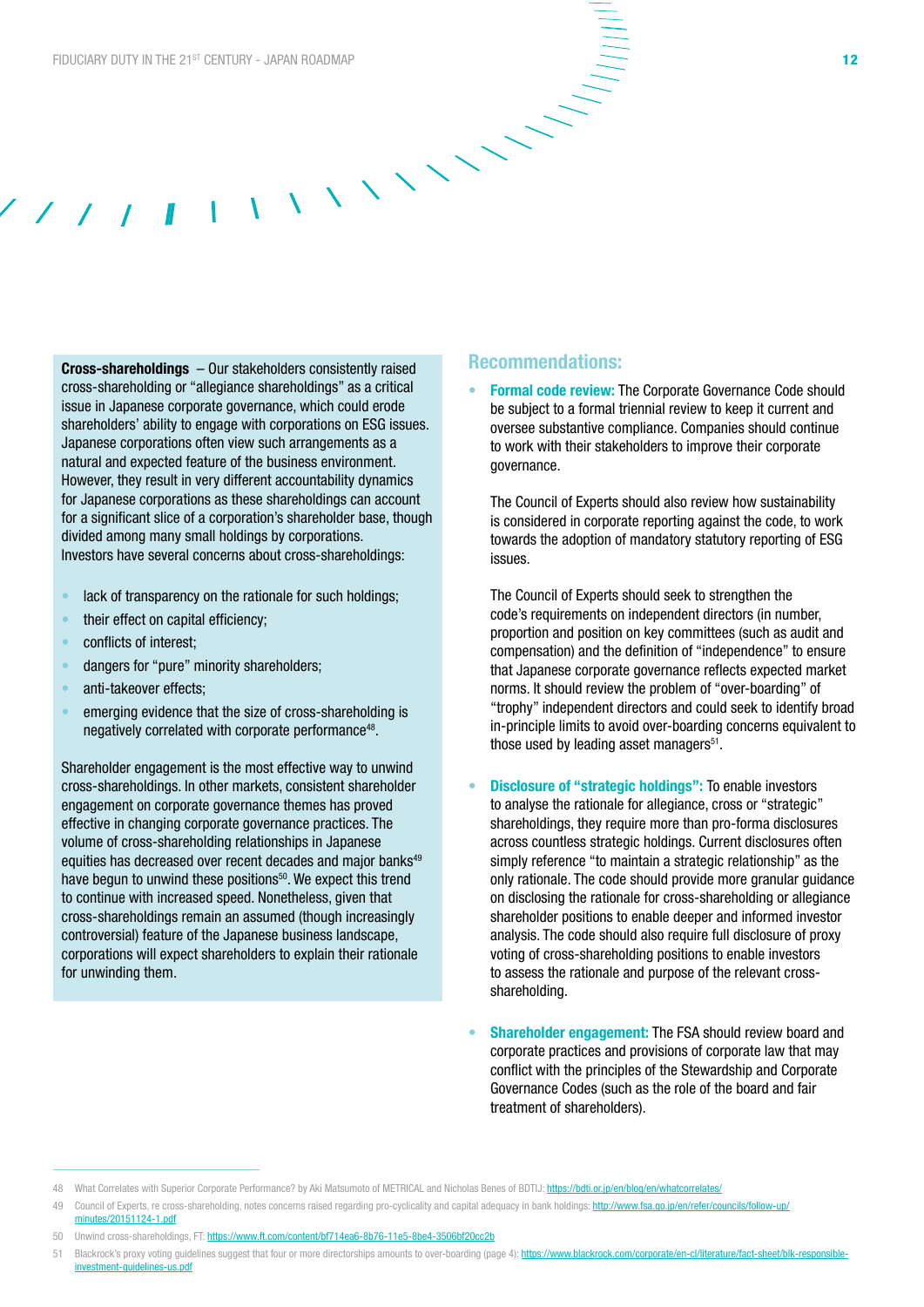#### 3. ESG disclosure and guidance for pension schemes: The Ministry of Health, Labour and Welfare (MHLW) should require pension schemes to disclose how they consider ESG issues in their investment processes and whether they are signatories to the Stewardship Code.

Disclosure of investment practices can be a means of improving pension scheme practice and deliberation. A disclosure requirement can support minimum standards on the integration of ESG issues. It can identify an issue as a legitimate concern for scheme managers and initiate a discussion between an asset owner and its advisors (lawyers, investment consultants, investment managers and actuaries) on how to comply with the regulation.

A better flow of information from a scheme to both its regulator and its stakeholders may also serve to build trust with beneficiaries by providing context for investment decisions and the broader management of beneficiary assets. This can be achieved through disclosure requirements without materially raising compliance costs as additional information can be included in existing statutory disclosures.

Such disclosures have been part of UK pensions regulation for over a decade.52 They have recently been strengthened with supporting guidance<sup>53</sup> and public commentary from The Pensions Regulator on the importance of ESG issues to prudent scheme practice<sup>54</sup>.

Since January 2016, pension plans registered in Ontario (in Canada) are required to indicate in their Statement of Investment Policies and Procedures (SIPP) and in a prescribed statement to plan members whether ESG factors are incorporated into the plan's investment policies and procedures and, if so, how those factors are incorporated. This also reflects the extensive disclosures that are required in securities regulation of policies on use of proxy rights and annual disclosures of proxy voting records, as mandated by the US Securities and Exchange Commission<sup>55</sup>.

To date, pension schemes regulated by the MHLW have received very limited guidance regarding the consideration of ESG factors. The Study Group on Basic Fund Guidelines<sup>56</sup>, hosted by MHLW, referred to ESG factors as "non-financial elements" to be considered in addition to financial elements.

This is in contrast to significant examples of international regulators providing assertive guidance around the consistency between the

consideration of ESG factors and fiduciary responsibilities. This includes guidance provided by the Department of Labor in the United States,<sup>57</sup> as well as guidance issued by the UK pensions regulator.

Pension scheme behaviour is often strongly influenced by the advice of their service providers. In the US and the UK, asset consultants strongly influence the investment strategies and resulting asset allocation decisions of their asset owner clients. In Japan, an equivalent role is played by the major trust banks for many of Japan's pension schemes, with the major international investment consultants also providing services to many Japanese pension schemes. These intermediaries often act as a selection mechanism for scheme investment managers and often provide training and policy insight to asset owners on investment approaches and emerging investment trends.

Many of our stakeholders indicate that asset owners often lean heavily on the advice and infrastructure of their trust bank or investment consultant. There are concerns that asset owners are receiving generic advice and policy documents; not receiving advice on ESG approaches or sustainability issues; and are not in a position to assess the quality of the advice they receive. This limits the ability of asset owners to be an effective voice in the investment chain.

55 Form N-PX: <https://www.sec.gov/edgar/searchedgar/n-px.htm>

<sup>52</sup> The Occupational Pension Schemes (Investment) Regulations 2005: <http://www.legislation.gov.uk/uksi/2005/3378/regulation/2/made>

<sup>53</sup> Guide to Investment Governance – The Pensions Regulator:<http://www.thepensionsregulator.gov.uk/docs/dc-investment-guide.pdf>

<sup>54</sup> <http://www.professionalpensions.com/professional-pensions/news/2470190/tpr-trustees-must-wake-up-and-smell-the-coffee-on-esg>

<sup>56</sup> Informal MHLW document, in Japanese only

<sup>57</sup> In interpretive bulletin 2015-01 the Department of Labor clarified that ESG factors were "an appropriate component of the primary analysis of a prudent investment decision": [http://webapps.dol.](http://webapps.dol.gov/FederalRegister/HtmlDisplay.aspx?DocId=28547&AgencyId=8&DocumentType=1) [gov/FederalRegister/HtmlDisplay.aspx?DocId=28547&AgencyId=8&DocumentType=1](http://webapps.dol.gov/FederalRegister/HtmlDisplay.aspx?DocId=28547&AgencyId=8&DocumentType=1)

<sup>58</sup> The Risk and Opportunity for America's Corporate Pension Plans, Forbes: [https://www.forbes.com/sites/bobeccles/2017/01/10/the-risk-and-opportunity-for-americas-corporate-pension](https://www.forbes.com/sites/bobeccles/2017/01/10/the-risk-and-opportunity-for-americas-corporate-pension-plans/#6844cdd72c9a)[plans/#6844cdd72c9a](https://www.forbes.com/sites/bobeccles/2017/01/10/the-risk-and-opportunity-for-americas-corporate-pension-plans/#6844cdd72c9a)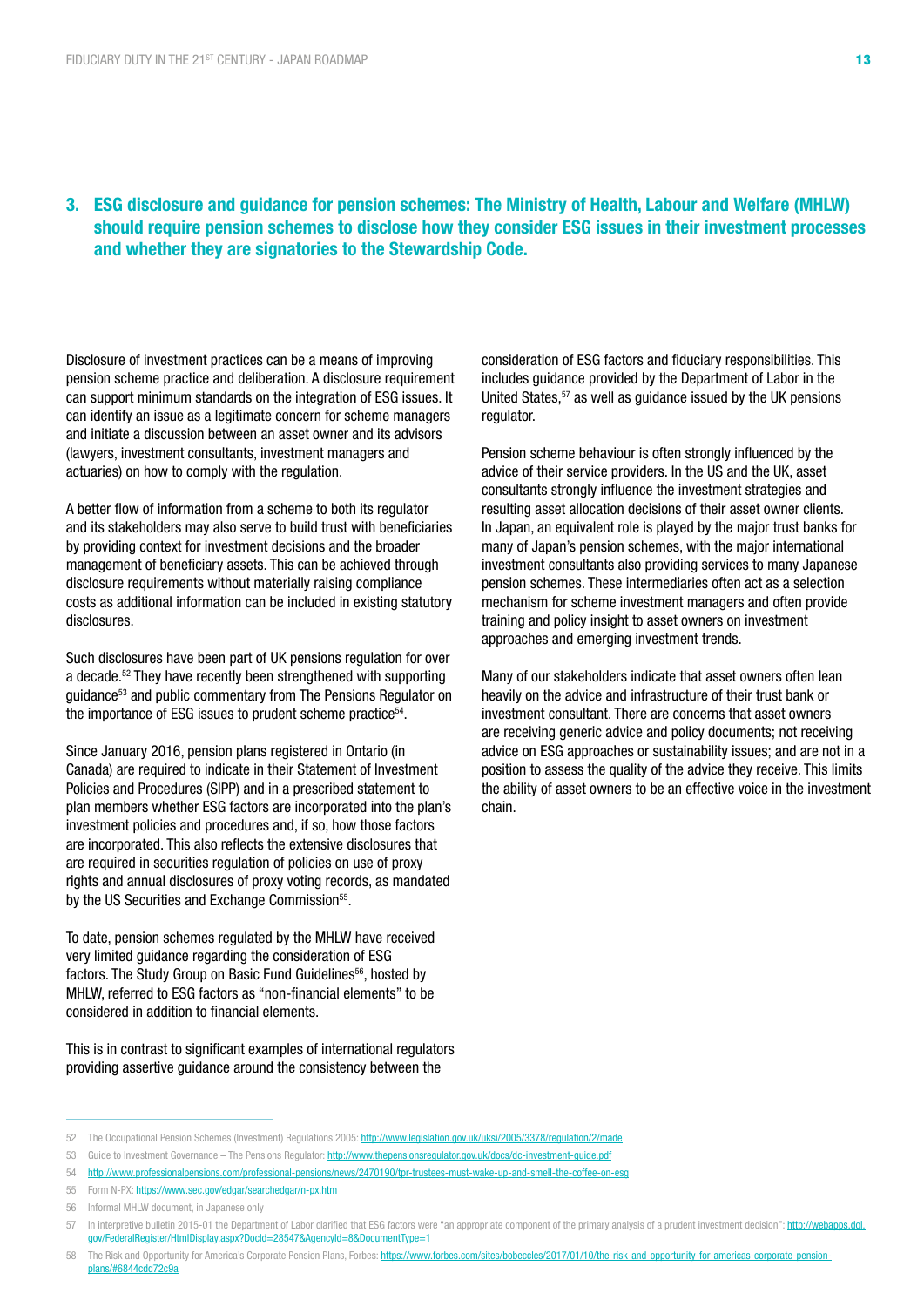Focus on corporate plans: As we have seen in other markets, such as the US<sup>58</sup>, corporate pension plans tend to be laggards in relation to the adoption of ESG practices. This makes the lack of effective guidance around ESG issues in investment processes a particular concern. Corporate plans are significantly smaller than public plan equivalents. With no or limited full time investment staff, corporate plans tend to fully out-source investment functions. These capacity constraints make corporate plans product takers in terms of services with their managers and consultants. This limits their role in framing and structuring the services they receive.

Only a very limited number of Japanese corporate plans have signed the Stewardship Code<sup>59</sup> suggesting they have a limited understanding of the extent of the stewardship responsibilities within their fiduciary duties<sup>60</sup>. Of more than 200 code signatories, only 26 are pension schemes and of that number only a fraction are corporate plans (such as Secom – the only non-financial sector corporate plan to have signed the code). Our stakeholders pointed out that Japanese corporations have a proud and strong commitment to their workforce and that effective stewardship of employee benefit assets should be understood as an important element of that commitment.

There was little appetite among our interviewees or any perceived opportunity for consolidating or pooling plan assets to bolster capacity and scheme governance<sup>61</sup>. Given this, Japanese corporate plans require guidance to enable effective interaction with their intermediaries (investment managers and consultants), to ensure that their fiduciary responsibilities and investment objectives are being effectively and prudently met. MHLW had an important role to play in this.

#### Recommendations:

Disclosure: Japanese pension schemes, subject to the regulatory oversight of MHLW, should be required to publicly disclose in their statements of investment principles<sup>62</sup> and communications with beneficiaries:

- how they consider material ESG issues in their investment processes, including their policy on stewardship; and
- whether they are signatories to the Stewardship Code (and if not, why not).

**Guidance:** MHLW should issue quidance to its regulated pension schemes to clarify that the consideration of material ESG factors in investment processes is required by the fiduciary duties to which they are subject. MHLW should also clarify that shareholder rights are assets to be used in the best interests of beneficiaries and require disclosure of the use of those rights by the scheme (and its managers) $63 -$  as recommended by the report of the Japan Financial System Council<sup>64</sup>.

In addition, MHLW should:

- publicly encourage regulated plans to sign the Stewardship Code to confirm that effective asset stewardship is a core element of fiduciary responsibilities;
- clarify that schemes are expected to have fully developed policy development processes, not merely the repetition of advisor pro-forma policy templates;
- work with stakeholders, such as the PRI, to develop guidance to enable the effective interaction of pension schemes with their advisers (particularly trust banks and investment consultants) on the consideration of ESG factors, and relevant questions to ask in selection, appointment and monitoring processes for asset managers and other scheme advisers;
- encourage pension schemes to become PRI signatories (like GPIF).

<sup>59</sup> Signatories to the stewardship code, year end 2016: <http://www.fsa.go.jp/en/refer/councils/stewardship/20160315/01.pdf>

<sup>60</sup> Companies fail to buy into Japan's Stewardship Code, FT:<https://www.ft.com/content/138e73b4-98d3-11e6-8f9b-70e3cabccfae>

<sup>61</sup> This has been recently considered by the Financial Conduct Authority in the UK

<sup>62</sup> Generally referred to as the Basic Investment Policy.

<sup>63</sup> Equivalent provisions can be found in ERISA applicable to US corporate pension plans

<sup>64</sup> Report of the Japan Financial System Council:<http://www.fsa.go.jp/en/news/2009/20090618-1/01.pdf>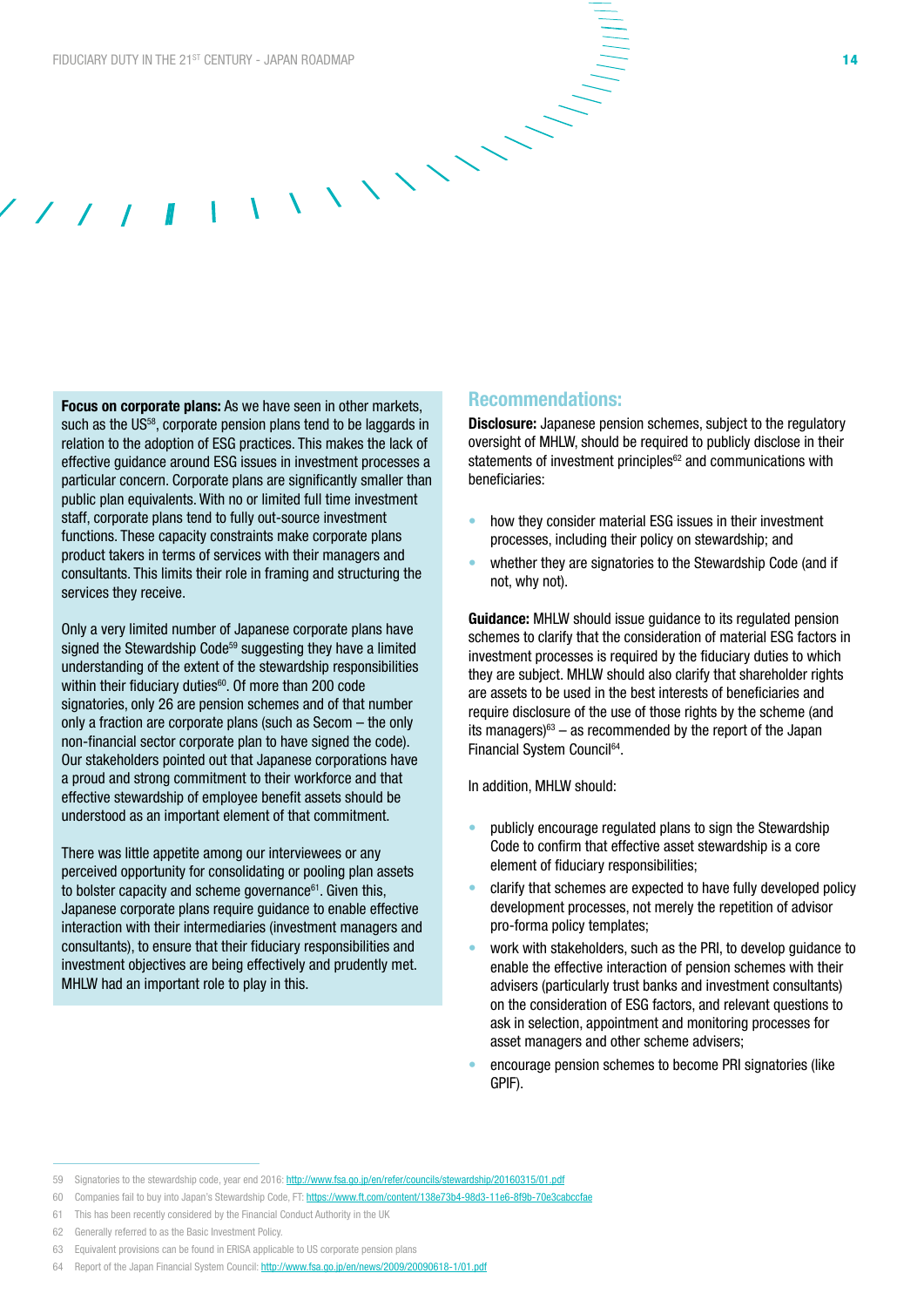#### 4. Corporate disclosure:

#### a. METI and the FSA should review the quality and comparability of the corporate disclosure of material ESG information.

As in other markets, limited, non-standardised corporate disclosure of material ESG information (in both mandatory securities disclosures and under voluntary reporting frameworks) raises the costs for investors seeking to conduct ESG analysis on Japanese corporations. It also reduces the ability for investors and corporations to engage in constructive dialogue on sustainability topics. Poor quality reporting of material ESG factors was highlighted as a market problem in the Ito Report.

As in other markets, there are concerns around "questionnaire fatigue", with corporations being asked to respond to pro-forma questions from ESG research firms, rating agencies and investors that often seem unrelated to value creation or the specifics of a corporation's business model.

For disclosures of material ESG information to investors, there was much interest in the reporting framework developed by the Sustainability Accounting Standards Board (SASB)<sup>65</sup> and its industry standards for key sustainability disclosures. Japanese corporations tended to frame their integrated reports<sup>66</sup> by reference to GRI standards and ISO26000<sup>67</sup>. Our stakeholders identified that there were several examples of Japanese corporations with advanced disclosure practices<sup>68</sup>, such as Omron and Ajinomoto.

The report by the Financial Stability Board (FSB) Task Force on Climate-related Financial Disclosures (TCFD) allows regulators to review the quality and comparability of corporate disclosure around climate risks, and ESG issues more broadly.

The FSA's transition to a more principles-based regulatory approach provides more capacity to conduct reviews of this nature<sup>69</sup>. Such a review would support the METI study group on this issue and be consistent with the revised Stewardship Code's reference to the risks and opportunities arising from ESG factors<sup>70</sup>. This would also build on the report of the Working Group on Corporate Disclosure of the FSA's Financial System Council which sought to enable constructive dialogue between corporations and investors through adjusting approaches to corporate reporting.<sup>71</sup> Such work would further reflect the US Securities and Exchange Commission's concept release on Regulation S-K72 conducted last year, in addition to the thematic review into climate change disclosures announced by the Canadian Securities Administrators<sup>73</sup>.

#### Recommendation:

Following the report of the FSB TCFD, METI and the FSA should conduct a review into the quality and comparability of corporate reporting of material ESG issues by Japanese corporations and its usefulness to institutional investors.

<sup>65</sup> <https://www.sasb.org/>

<sup>66</sup> Integrated reports were issued by around 200 Japanese corporations

<sup>67</sup> <https://www.iso.org/iso-26000-social-responsibility.html>

<sup>68</sup> Survey of Integrated Reports, KPMG:<https://assets.kpmg.com/content/dam/kpmg/pdf/2016/05/jp-en-integrated-reporting-20160426.pdf>

<sup>69</sup> Financial services forum white paper, ACCJ: http://www.acci.or.jp/uploads/4/9/3/4/49349571/160511\_accj\_fsf\_white\_paper\_e.pdf

<sup>70</sup> Principle 3, guidance note 3 – 3, revised Stewardship Code:<http://www.fsa.go.jp/en/news/pub/03.pdf>

<sup>71</sup> Working Group on Corporate Disclosure of the financial system council: [http://www.fsa.go.jp/en/refer/councils/singie\\_kinyu/20160719-1/01.pdf](http://www.fsa.go.jp/en/refer/councils/singie_kinyu/20160719-1/01.pdf)

<sup>72</sup> UNPRI response to SEC concept release consultation:<https://www.unpri.org/download-attachment/21003>

<sup>73</sup> CSA review of climate change disclosure: <https://www.securities-administrators.ca/aboutcsa.aspx?id=1567>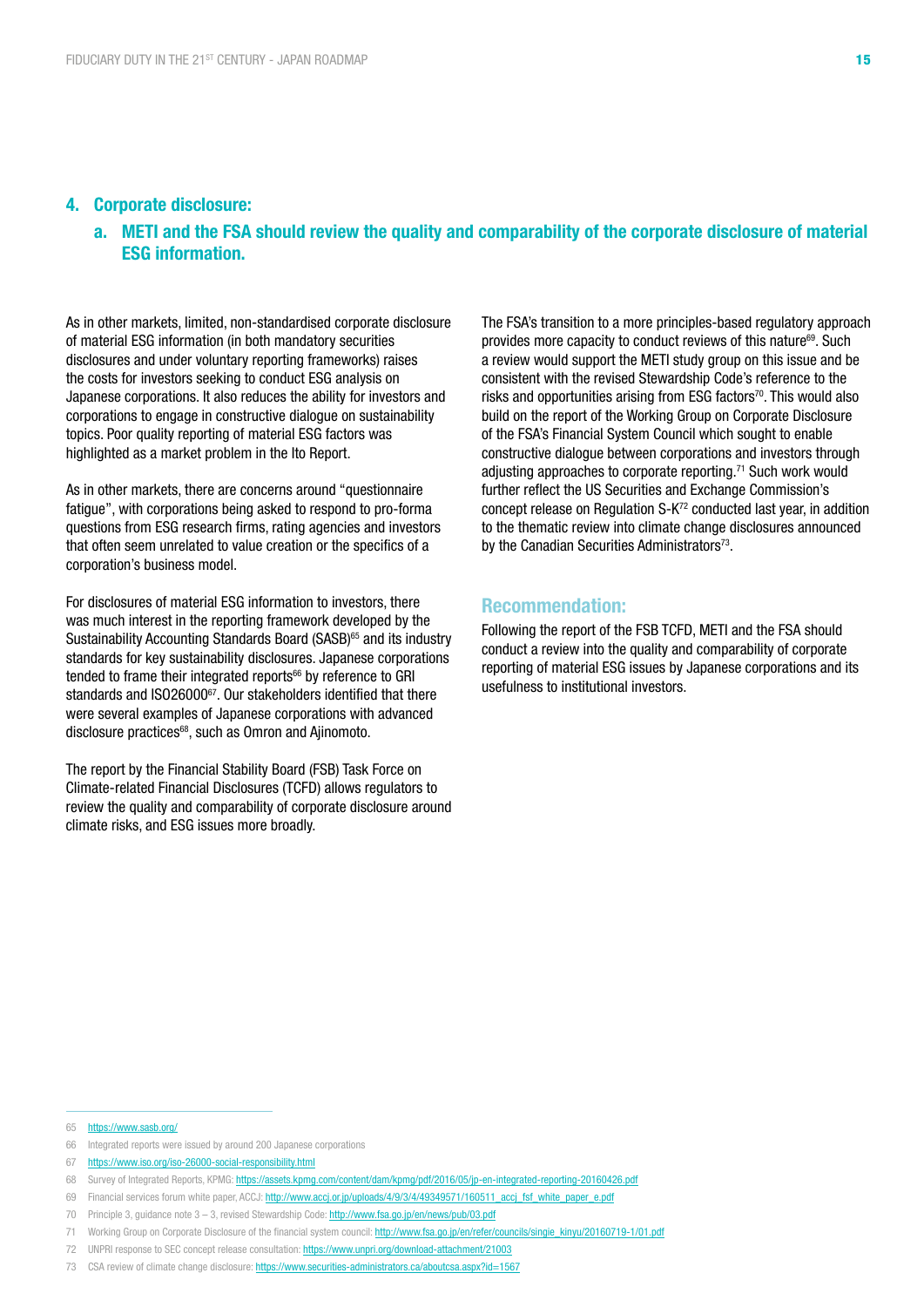#### 4. Corporate disclosure:

#### b. JPX should issue ESG guidance for listed companies.

As with other mature markets, stock exchanges play a crucial role in enhancing corporate disclosure and transparency. Exchanges can also help direct liquidity towards particular ESG focused corporate practices. JPX has enabled this through its sustainability index $74$ and through the JPX/Nikkei 400 index that has proved influential with its focus on ROE and corporate governance<sup>75 76</sup>. However, Japanese stock exchanges do not currently offer any guidance on ESG disclosure, unlike other leading exchanges such as the London Stock Exchange Group<sup>77</sup>. JPX is also not a signatory to the UN Sustainable Stock Exchanges initiative<sup>78</sup>.

Through hosting corporate disclosures under the Corporate Governance Code, JPX has advanced corporate transparency. Guidance by JPX can reflect and address the distinctive material ESG issues particularly relevant for the Japanese market.<sup>79</sup> JPX can further this by providing best practice examples of contentious disclosure issues to create a strong norm for expected disclosure quality. This could be usefully implemented on key investor issues such as cross-shareholdings and informal senior executive positions.

#### Recommendation:

JPX should provide ESG disclosure guidance in common with other mature market stock exchanges as an interim measure, in advance of developing formal ESG listing requirements.

<sup>74</sup> <http://us.spindices.com/indices/equity/sp-topix-150-carbon-efficient-index>

<sup>75</sup> New Japan index vaunts return on equity, FT: <https://www.ft.com/content/516dc144-477d-11e3-9398-00144feabdc0>

<sup>76</sup> See chart 4: <http://www.jpx.co.jp/english/equities/listing/cg/tvdivq0000008jb0-att/2015.pdf>

<sup>77</sup> Revealing the full picture: your guide to ESG reporting: [http://www.lseg.com/sites/default/files/content/images/Green\\_Finance/ESG\\_Guidance\\_Report\\_LSEG.pdf](http://www.lseg.com/sites/default/files/content/images/Green_Finance/ESG_Guidance_Report_LSEG.pdf)

<sup>78</sup> SSEi list of partner exchanges:<http://www.sseinitiative.org/sse-partner-exchanges/list-of-partner-exchanges/>

<sup>79</sup> Such as the labour force participation rate among other Social issues on the ESG spectrum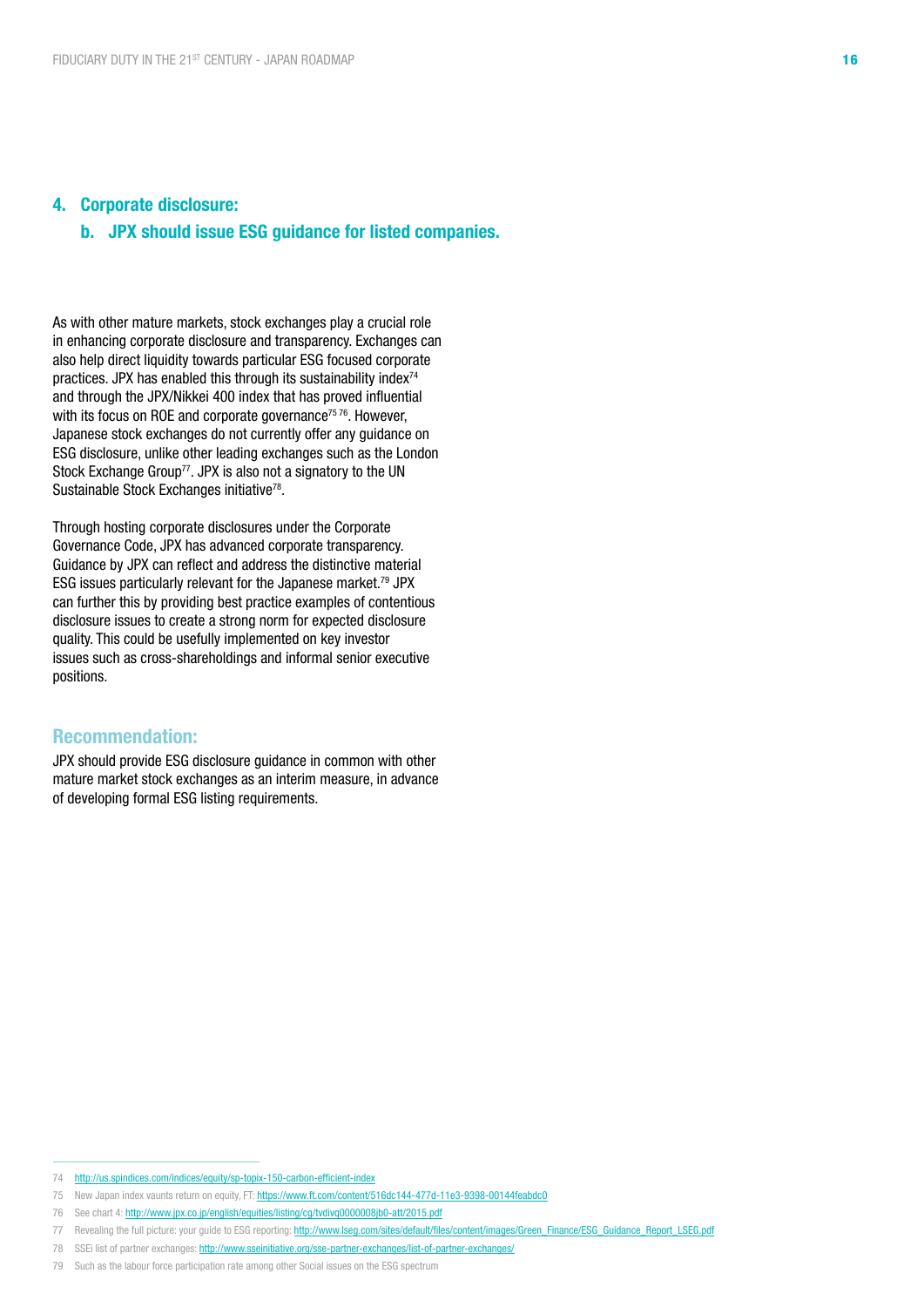#### 5. Asset owner leadership: GPIF, given its scale, size, and influence, should lead in establishing market norms on stewardship, engagement and corporate governance.

Asset owners, both public and corporate plans, often lack internal capacity to carry out stewardship activities. As highlighted in the Ito Report, they tend to outsource investment management, and generally have low awareness of ESG integration approaches and how to embed them in their relationships with investment managers. However, expectations of the capacity of institutional investors have grown rapidly in recent years.

The initiatives of GPIF have sent a positive market signal about the expected capacity and approach of institutional investors. GPIF has signed the PRI, indicating that the six Principles are consistent with its fiduciary responsibilities. GPIF is developing ESG indices through a call for applications, building out its capacity to oversee and monitor the stewardship activities of its investment managers<sup>80</sup> and asserting itself with investee companies (within the confines of its legal restrictions) $81$ . They have also re-balanced their portfolio asset allocation toward equities, a development which made effective ESG integration essential<sup>82</sup>.

As with other asset owners operating exclusively through investment managers, GPIF needs to ensure that its long-term investment time horizon is reflected in the mandates, incentive structure and performance reviews that it conducts with its asset managers. It also needs to ensure that managers are adequately engaging with investee companies on corporate governance priorities.

In addition, given its scale and interaction with asset managers, GPIF can perform a crucial role in examining the governance structures of investment managers and ensuring that managers avoid conflicts of interest and put in place appropriate control mechanisms83. This builds on the work of the Council of Experts who have proposed enhancements to institutional investor governance, such as independent boards and third party committees for proxy voting decisions $84$  - including in the terms of the revised Stewardship Code. This was a theme that had also been addressed in the UK through the FCA Asset Management market study<sup>85</sup>.

GPIF's position and scale gives it a special capacity and role in influencing the formation of market norms, fulfilling a role equivalent to that which CalPERS and CPPIB have performed in their home markets (and globally). Its activities should provide strong encouragement to other Japanese asset owners, particularly public plans, to explore ESG integration and responsible investment.

#### Recommendations:

- **ESG tool-kits:** As a PRI signatory, combined with its scale, GPIF should develop best practices on ESG integration to support other market participants. It should do this in its selection, appointment and monitoring procedures for managers, its policy development process, its governance structures and the themes it selects for engagement with investee companies. GPIF should strongly support collective engagement as well as take a leadership role in solving a number of corporate governance problems which arise from allegiance, cross or "strategic" shareholdings. GPIF's capacity enables it to hold managers to account and develop products (rather than be a producttaker). Reflecting the practice of leading asset owners, GPIF should seek to fully disclose its approaches to ESG integration and refer to the Corporate Governance Code in its Investment Principles.
- GPIF's role in awareness raising: many of our stakeholders wanted to see GPIF making enhanced efforts to engage with, and raise awareness with, the wider public (the ultimate beneficiaries of the fund) of its approach to ESG integration in line with global best practice. It could do this through enhancing its web presence and its communication with the wider public as part of a broader government focus on financial education<sup>86</sup>.

<sup>80</sup> GPIF summary report of stewardship activities 2016: [http://www.gpif.go.jp/en/topics/pdf/20170203\\_report\\_of\\_stewardship\\_activities\\_2016.pdf](http://www.gpif.go.jp/en/topics/pdf/20170203_report_of_stewardship_activities_2016.pdf)

<sup>81</sup> GPIF sues Toshiba:<https://www.ft.com/content/e275fa00-3922-11e6-9a05-82a9b15a8ee7>

<sup>82</sup> GPIF reform:<https://www2.deloitte.com/content/dam/Deloitte/lu/Documents/financial-services/performancemagazine/articles/lu-gpif-reform-012015.pdf>

<sup>83</sup> Fiduciary best practices for Japanese asset management companies, NRI:<https://www.nri.com/~/media/PDF/global/opinion/lakyara/2016/lkr2016250.pdf>

<sup>84</sup> FSA Council of Experts, Opinion No 3: [http://www.fsa.go.jp/en/refer/councils/follow-up/statements\\_3.pdf](http://www.fsa.go.jp/en/refer/councils/follow-up/statements_3.pdf)

<sup>85</sup> FCA Asset Management market study, interim report[: https://www.fca.org.uk/publication/market-studies/ms15-2-2-interim-report.pdf](https://www.fca.org.uk/publication/market-studies/ms15-2-2-interim-report.pdf)

<sup>86</sup> OECD principles for financial education: [http://www.oecd.org/finance/financial-education/OECD\\_INFE\\_High\\_Level\\_Principles\\_National\\_Strategies\\_Financial\\_Education\\_APEC.pdf](http://www.oecd.org/finance/financial-education/OECD_INFE_High_Level_Principles_National_Strategies_Financial_Education_APEC.pdf)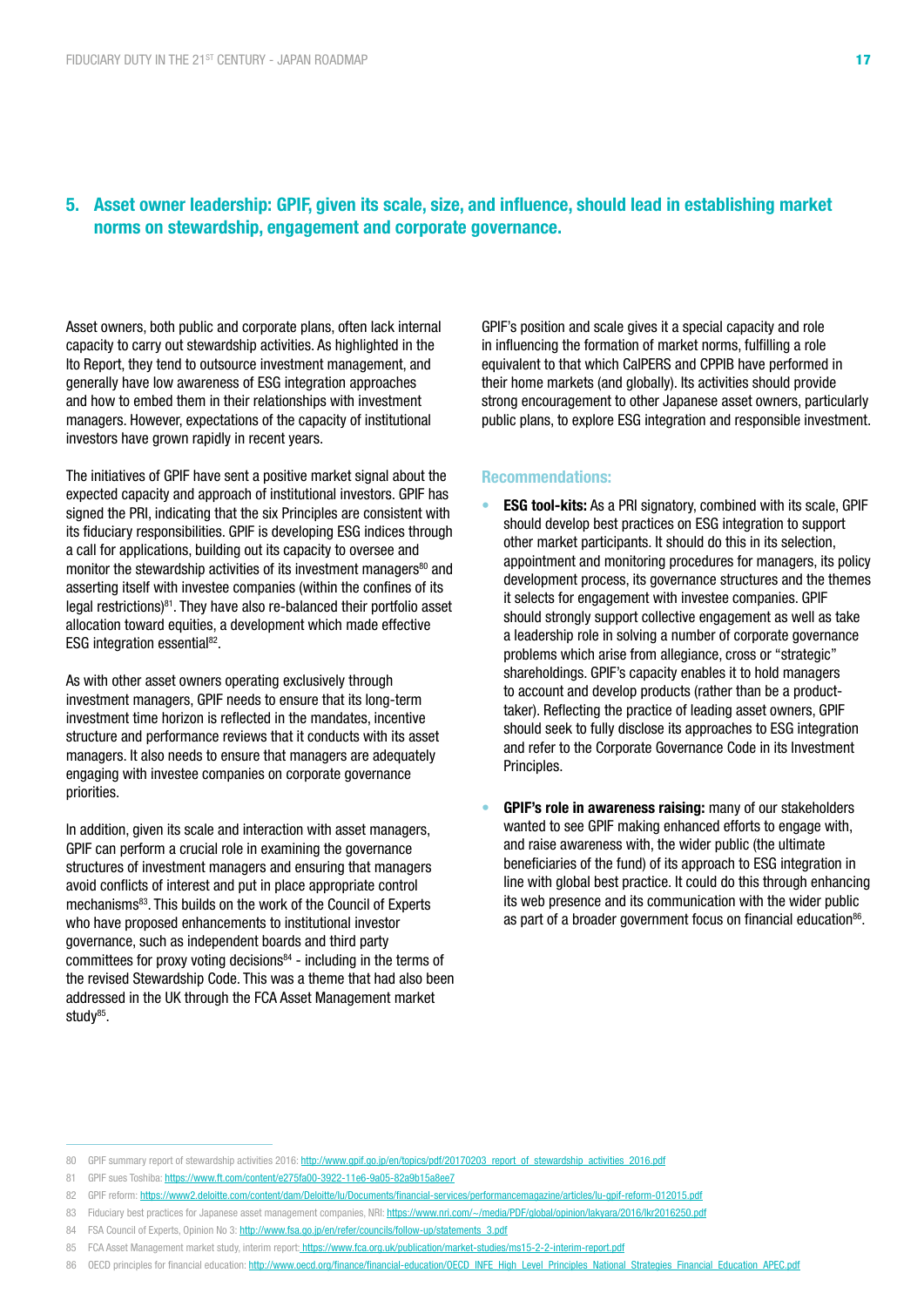The PRI works with its international network of signatories to put the six Principles for Responsible Investment into practice. Its goals are to understand the investment implications of environmental, social and governance issues and to support signatories in integrating these issues into investment and ownership decisions. The six Principles were developed by investors and are supported by the UN. They have more than 1,700 signatories from over 50 countries representing US\$62 trillion of assets. They are voluntary and aspirational, offering a menu of possible actions for incorporating ESG issues into investment practices. In implementing the Principles, signatories contribute to developing a more sustainable global financial system. For more information, see [www.unpri.org.](http://www.unpri.org)

#### About UNEP FI

The United Nations Environment Programme Finance Initiative (UNEP FI) is a unique global partnership between the United Nations Environment Programme (UNEP) and the global financial sector founded in 1992. UNEP FI works closely with over 200 financial institutions who have signed the UNEP FI Statements as well as a range of partner organizations to develop and promote linkages between sustainability and financial performance. Through peer-to-peer networks, research and training, UNEP FI carries out its mission to identify, promote, and realize the adoption of best environmental and sustainability practice at all levels of financial institution operations. For more information, see [www.unepfi.org](http://www.unepfi.org).

#### About The Generation Foundation

 $\begin{aligned} \mathcal{L}_{\mathcal{L}} \end{aligned}$ 

The Generation Foundation ('The Foundation') is the advocacy initiative of Generation Investment Management ('Generation'), a boutique investment manager founded in 2004. The Foundation was established alongside Generation in order to strengthen the case for Sustainable Capitalism. Its strategy in pursuit of this vision is to mobilise asset owners, asset managers, companies and other key participants in financial markets in support of the business case for Sustainable Capitalism, and to persuade them to allocate capital accordingly. For more information, see [www.genfound.org](http://www.genfound.org).